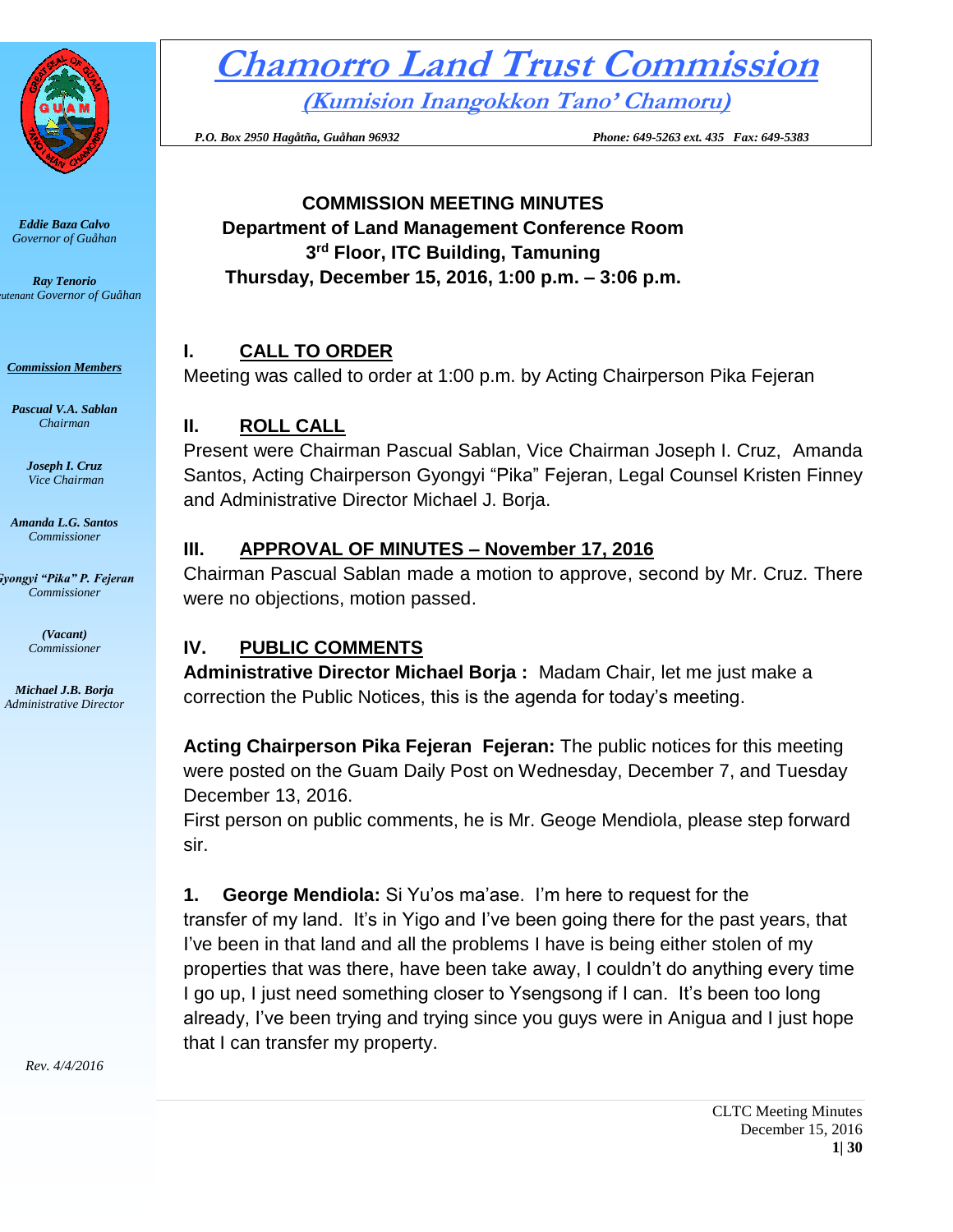**Acting Chairperson Pika Fejeran:** Thank you. John, do you have his lease?

**John Gumataotao (Chamorro Land Trust)** Unfortunately, Mr. Mendiola was here on the last meeting, however, he had to reschedule due to a lack of quorum he had to have been scheduled and I did make a comment on that I will try to put him on the agenda for this meeting so that an approval or some sort of a recommendation can be made for Mr. Mendiola. It's unfortunate the materials that he brings to this property up in Yigo are being taken away from the property without his say so but we are trying to find him a better place to lease, however because a lease was issued and it's up to the board to grant a final approval to transfer. I'm not sure if the board wants to act on issuing approval to transfer based on him not being on the agenda but because of last meeting's cancelation.

**Acting Chairperson Pika Fejeran :** I would like to see a Staff Report on the next Agenda that way we have all the proper documentation to make a decision. Discussion?

**Chairman Pascual Sablan:** No we will table it until we see the Staff Report.

**Acting Chairperson Pika Fejeran :** So please work with John so he can put together Staff Report. And then you can appear before us next month and we can make an official decision.

**George Mendiola:** I appreciate your answering of our (inaudible).

**Acting Chairperson Pika Fejeran :** Thank you I'm sorry you came last week and we didn't get to meet.

**Acting Chairperson Pika Fejeran :** Is there anyone else who wants to comment publicly before we move on? Okay. So we will move on to the next item on the agenda on Old Business.

# V. **OLD BUSINESS**

**Chairman Pascual Sablan:** On the old business Mr. Director, I guess we're right about our interpretation on the golf course.

**Administrative Director Michael Borja:** I'll go over that in the director's report. But we discussed that on the old business before. I do have all the reports here for you if you would like a copy of that now and bring it up. We meet with the public auditor and we never receive a copy of a revision that they had promised to give us and then what was put out was noticed to all the media never got a copy until 3 days later so what we received finally was, I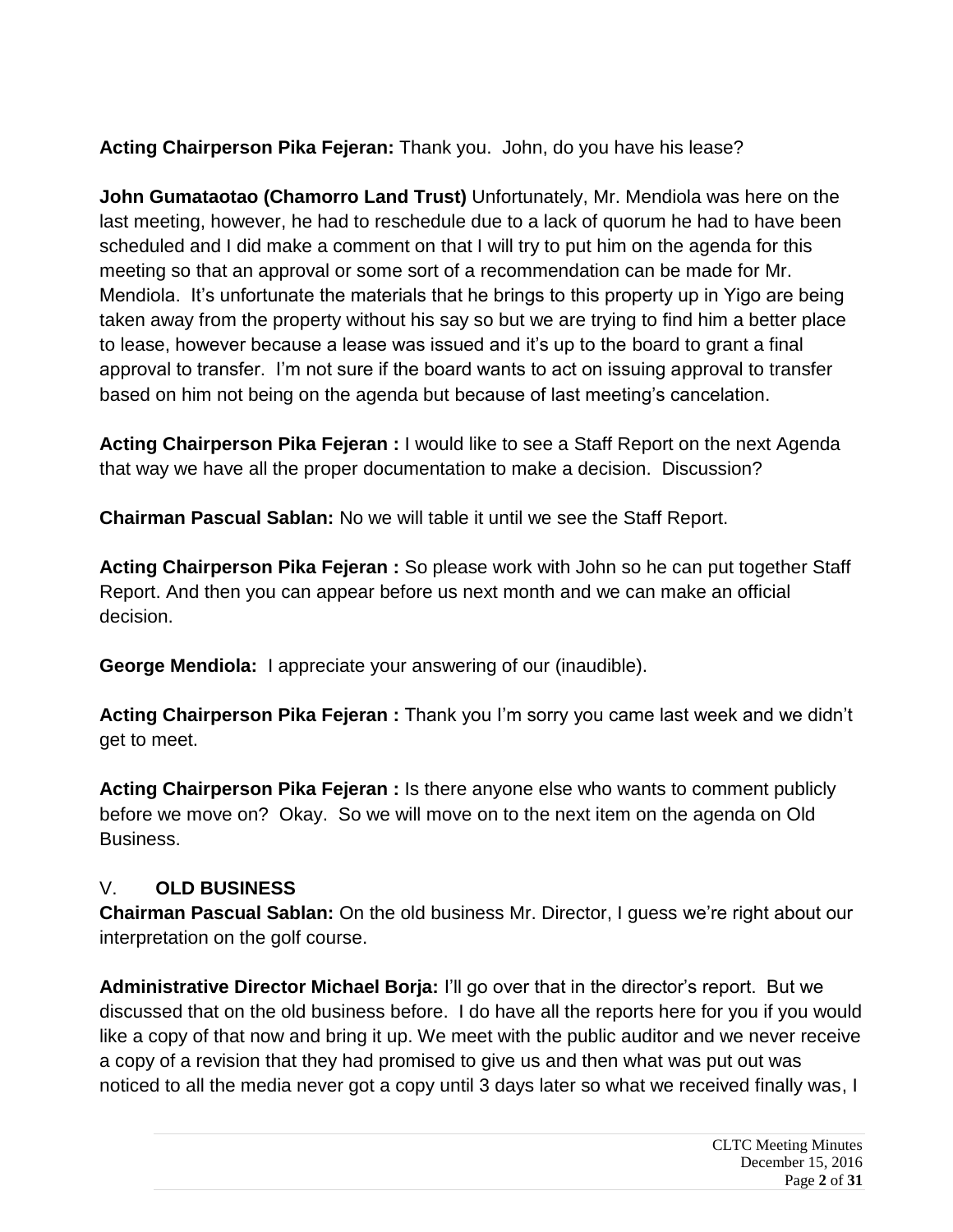think Tuesday or Wednesday, actually of the next week. We got pretty much the details of what we discussed in the meeting with public auditor when we were doing the draft document. It's pretty much the same, the only thing they struck out was the fact the use of the 2014 tax roll was inappropriate because it had only been certified in March of 2015, 12- 13 month after the fact so we couldn't use it. Now, and in their report they had also forwarded the lease for review to the Attorney General and to determine whether it was valid and on December 9 letter to the Office of the Public Accountability from the Office of the Attorney General they determined that the 2014 Chamorro Land Trust's Lease Agreement with the Guam International Country Club is valid. So you will see, on the back side, I did send a letter to the Public Auditor then requesting to amend our management responds to the audit report because of the new information and that the letter from the Attorney General be made a matter of record to be included with this audit and then we requested that the Auditor reevaluate their reports as to the leases validity, pretty much invalidates three of their four findings so this letter just went out today.

**Chairman Pascual Sablan:** It looks like they orchestrated everything and all, the audit report was released it was our issue in the media then (inaudible) the public hearing comes out and looks like, you know, one way of justifying their action. I was called by Chamorro Nation, one of the member and boy, he was really angry on what we did in extending and I tried to explain everything to him, in bilingual in Chamorro and English but looks like he doesn't want to accept and I said well that's the big picture, and he said he was going to come and visit you and all those things and I said I'm pretty sure Mr. Borja is ready to entertain you. What really kind of puzzled me is that when we had a meeting with Doris Flores Brooks that she was very objective and receptive of our explanation then of course she's rushing because she has to leave the island but she should have waited at least for the AG's result because you assured her that we're going to get something from the Attorney General but it looks like I think she has to go off island and she has to release that. I was really kind of shocked if she even mentioned the words, "it's better to have 2% of something than trying to get a 100% of nothing" after we explained everything what happened, but I guess she didn't use that analogy of they took 2% of something than 100% of nothing so I was really very dismayed of the way how they handle this but I think you did a good job Mr. Director. Congratulation!

**Administrative Director Michael Borja:** Thank you. That's why I want to make it as a matter of public record that the Attorney General's opinion be part of this audit report. It has to be, they requested for it now it's there, it should be part of it because if you don't read that letter and only this audit you'd only get one person side of the story which now an untrue story.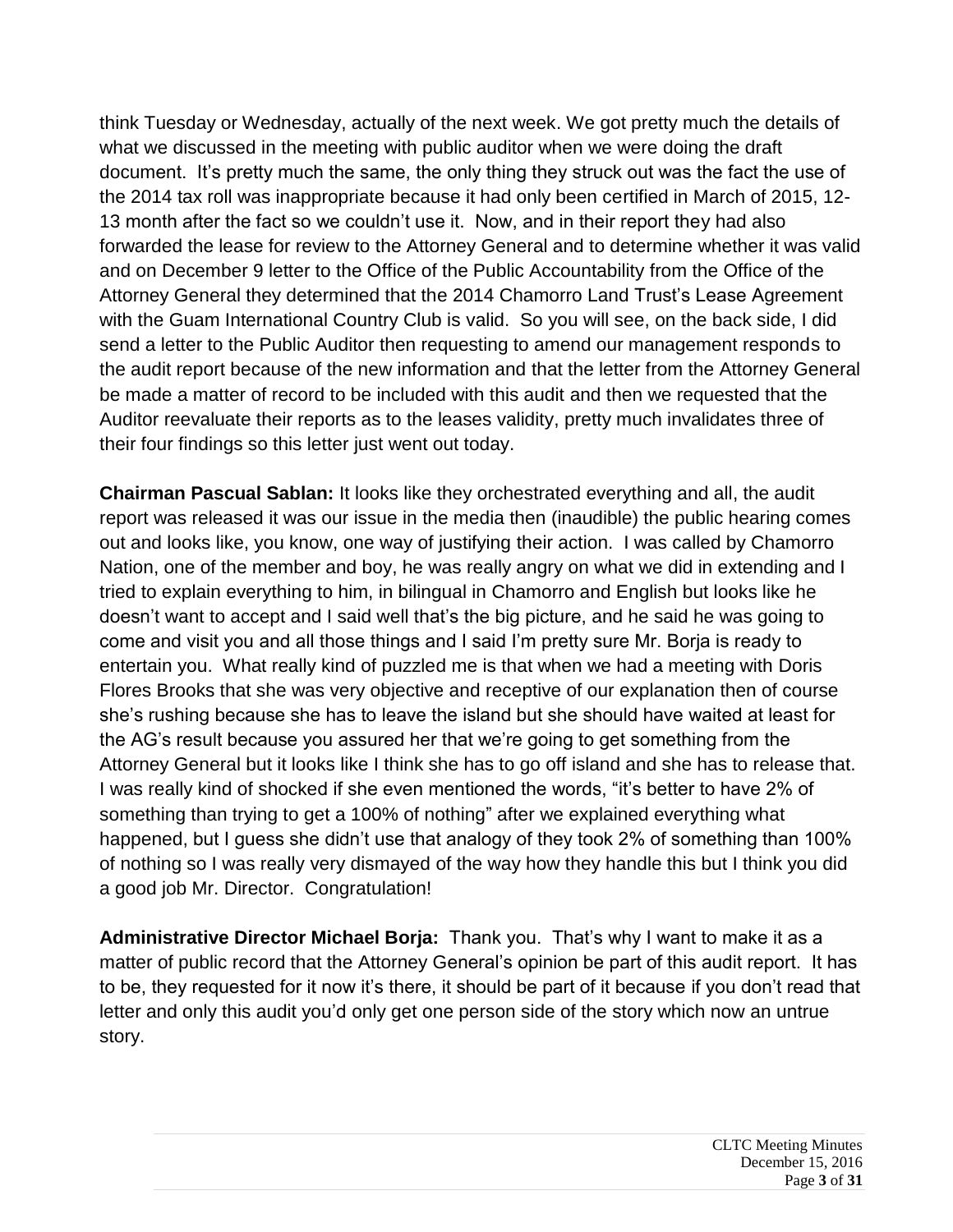**Acting Chairperson Pika Fejeran :** In the meeting we had with the Public Auditor she did mention she had requested an opinion from the Attorney General and whether that opinion would state that the lease is valid or not and if it states that it is valid then her report will be moved.

**Administrative Director Michael Borja:** Right. We'll see where they go. That's why I'm asking my letter be part of an amended version of our management report. It also includes this letter from the Attorney General so that it's all part of the package for this audit report.

**Acting Chairperson Pika Fejeran :** You mentioned three out of the four findings would go away with the Attorney General's letter. Which one is remaining?

**Administrative Director Michael Borja:** Well, the four Financial Report performance but really that was an action of the golf course itself, you know, there was a past due account on their rent and on their property tax which we had explained have been made current way before they exercise the lease renewal option and so we had no reasonable reason to deny them the option to renew. But you know if the lease is valid then their claim that it wasn't authorized by the legislature is not true, nor was it approved, it's merely a renewal of the existing lease that's previously authorized and approved by the governor as well and that it was an unauthorized assignment and (inaudible) and this opportunities to raise rental, there were no opportunities to adjust the rental, none that was established, mentioned and authorized in the law, none that was discussed and authorized within the lease itself except for the increment increases every five years. And that's what we have to do. So just because it wasn't prohibited didn't mean it was authorized. It's a contract, a lease is a contract. If we had done that we would have been breaking a contract and then we would be under litigation and then the question will come back and "who told you, you could?"

**Commissioner Amanda Santos:** How come I read in the paper about the rules and regulation like we don't have one, is that right?

**Administrative Director Michael Borja:** Well, there are no rules and regulations at the time.

**Commissioner Amanda Santos:** For the commercial?

**Administrative Director Michael Borja:** For the commercial, we were waiting to get that thing written.

**Chairman Pascual Sablan:** My advice to my colleagues here is that we have to be very coherent and cumbersome really of what we do and (inaudible) because no matter how much we try to do our best, things just comes back and in the medias as you know, through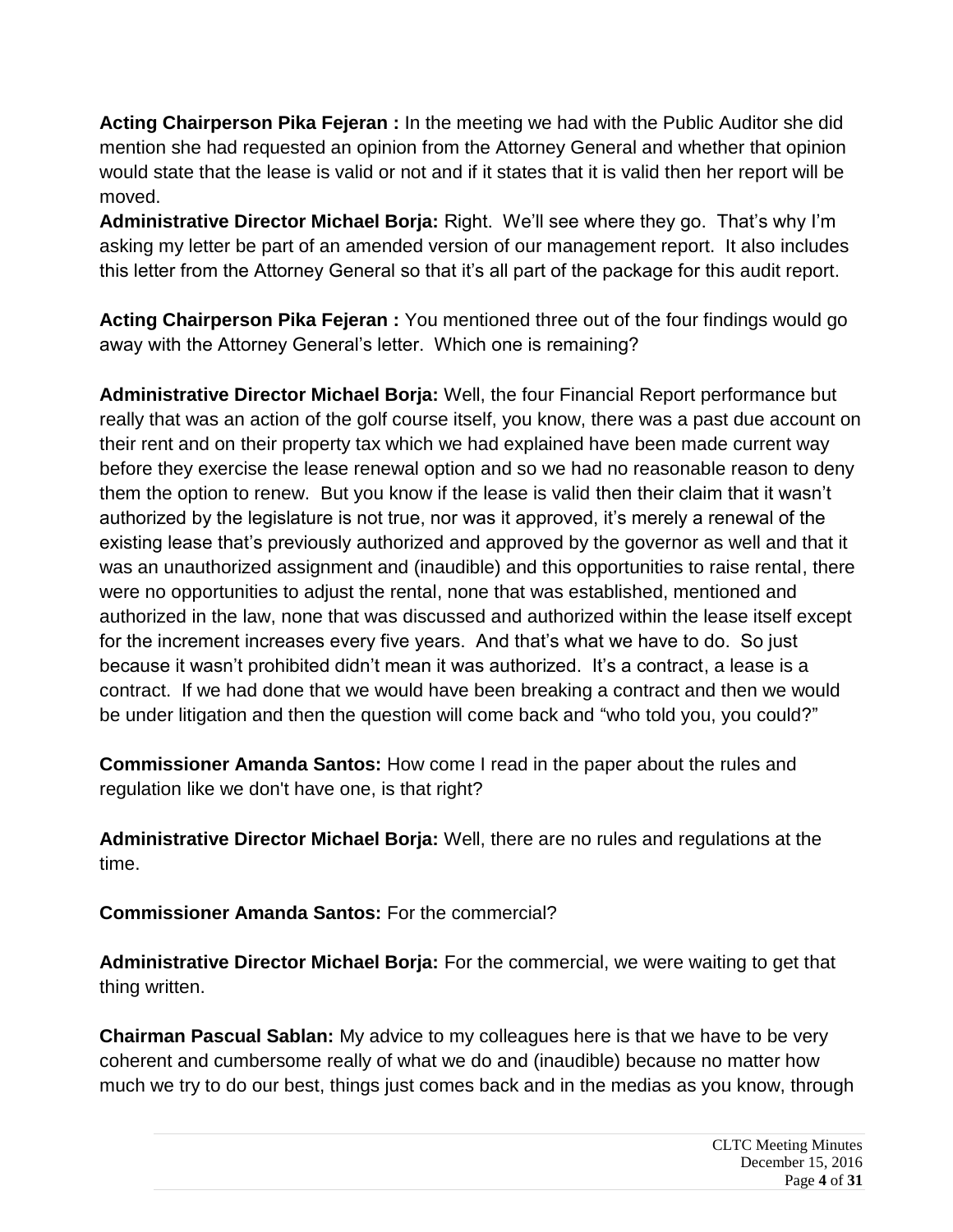my years of experience would put things out what the readers wants to read. It's not really the true picture but I'm glad that (paused).

**Administrative Director Michael Borja:** Well, the other fact is that this lease was not a creation of the Chamorro Land Trust Commission. It was the creation of the Guam Legislature so it wasn't something that . . . we just inherited it and then had to continue with this renewal because it was authorized. If I get any other feedback from the Auditor concerning our request to reevaluate and they do reevaluate this audit report I'll forward that on to you.

**Vice Chairman Joseph Cruz:** I have a concern. Just a few question on this. Since the Auditor indicated that we could have an increase of rent during the renewal time and the lease was created by a public law. What's the chances of that law being repealed so that we can amend the lease?

**Administrative Director Michael Borja:** I don't think you can change the law.(inaudible) because these would be grandfathered.

**Vice Chairman Joseph Cruz:** No, but to repeal a law that establish a lease for 50 years. **Administrative Director Michael Borja:** But the lease is already there we can't just terminate it with the public law. It's a legal binding documents, it's a contract. You can say you will never be able to lease this property for anything like a golf course after the termination of the lease.

**Vice Chairman Joseph Cruz:** No but being that the lease was created by a law, is it possible to repeal the law to reflect additional . . .? (paused) I mean I'm just throwing that out since we're being hunted with this public law that our hands are tied to remove or to increase any of our lease we just have to comply with a 50 year old lease, I mean, public law? That there's no chance of repealing it or saying, I'm just throwing that out.

**Chairman Pascual Sablan:** I think I'll just say the magic word, our hands are tied because there is a lease submitted before it was establish by public law then a lease has been established and they have the option to extend it. I see where you are coming from Joe but cannot back date the effective of the law or to terminate the lease that is in effect. I wish we could do that but it's. . .legal counsel, am I right?

**Kristan Finney (Legal Counsel AG)** Not after already an agreement, no.

**Acting Chairperson Pika Fejeran :** Any other comments, position on this item? Thank you Mike for the report. I think maybe all other old business can be kind of wrap in with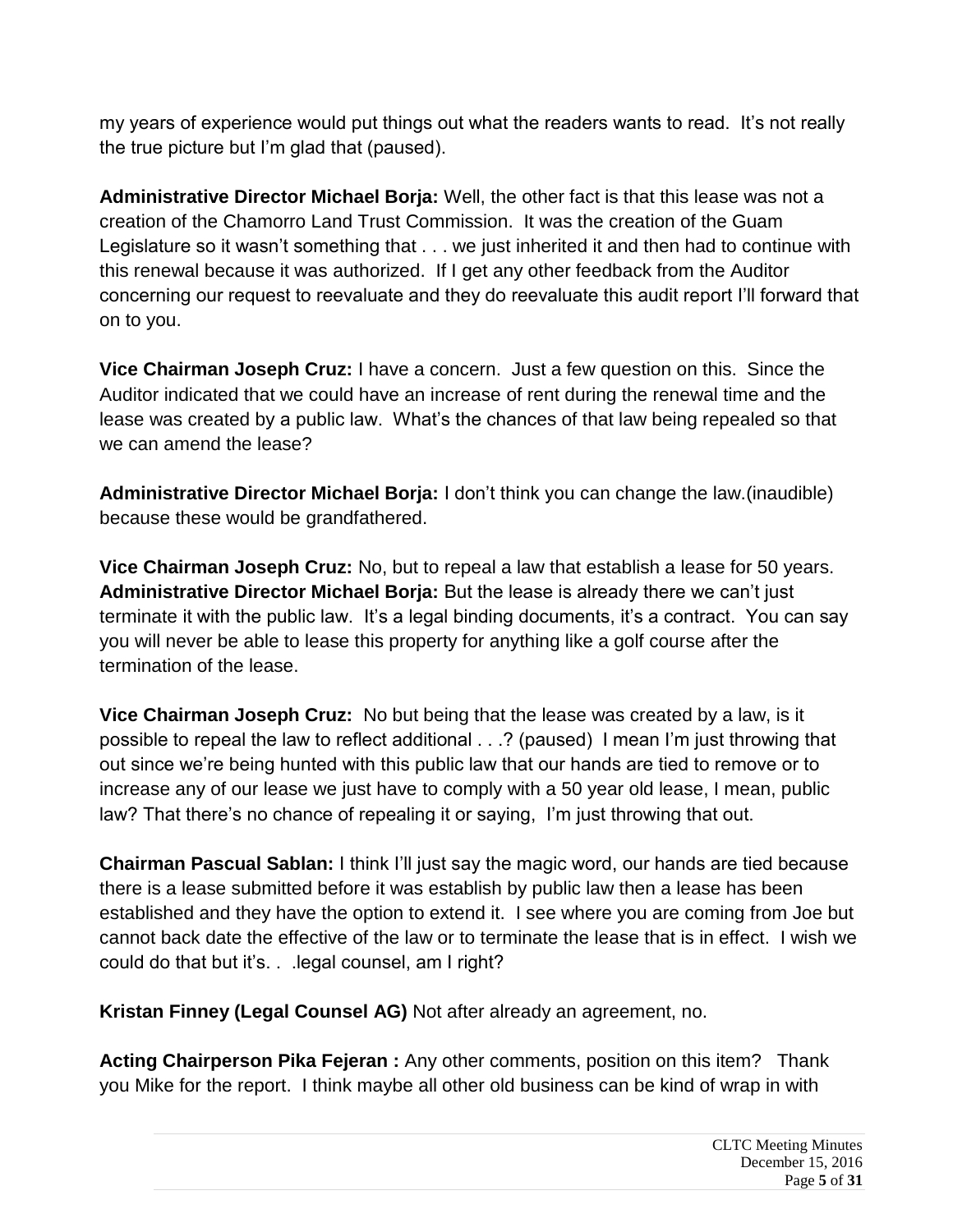under new business no. 3 with the strategic plan so we will move on to the new business. The first one is Ms. Clarissa Jean Cruz requesting additional acreage. Please step forward, are you Mr. Rick Cruz.

## **VI. NEW BUSINESS**

**1. Rick Cruz (for Clarissa Jean Cruz):** Good afternoon. Commissioners Good Afternoon. My name is Ricardo Cruz and I am here with a Power of Attorney for my daughter as well and I am here to represent her on the case of a request for an additional acres.

**Acting Chairperson Pika Fejeran :** Have you been working with an agent? Is there already a lease? There's no existing lease?

**John Gumataotao (Chamorro Land Trust):** With regards to Mr. Cruz's request, there was a lot identified which is just north of the coral pit for the government of Guam which is approximately two acres. So at minimum we provided a half acre agriculture lot for an applicant for their perusal. Mr. Cruz would like to establish a piggery so it's the reason why he's requesting for additional one and a half acres.

**Rick Cruz**: If I mistake please a . . . the initial application which I have with my daughter dated back since October 31, 1995. The only act on this request was two years later was when we were advice that we needed a Power of Attorney on account that she is off island and in order for me to carry this on which was again 10 years after the application date. And here it is 2016 another 10-11 years later that we are now still talking about this request or rather. I know the basis of it, it was because I was informed that the law that was changed only to allow local residence half acre for agriculture verses what was requested initially and in my daughter's case, an initial request was for two acres back in 1995. Twenty-one years to act on this is, seriously, really unreasonable no matter what the circumstance is whether it's the new administration or laws, no laws, something like that. It's hard for me to actually try to understand on what the problem is because it shouldn't be a problem in my situation and I understand the people have been on the basis of election, people been replaced and put in place and come to find out the regulations are not in place and the authority was not vested in some shaper form and 21 years I cannot understand. I don't think, and not a direct insult to the commissioners or even to the director in the account that he's the new person.

**Administrative Director Michael Borja:** I'm not new. Just get to the point. You want the piece of land we're going to need to find you a piece of land and so we're trying to find something. You've identified something, John, we need to know where it's at and what we got around there. You said north of the Hawaiian Rock?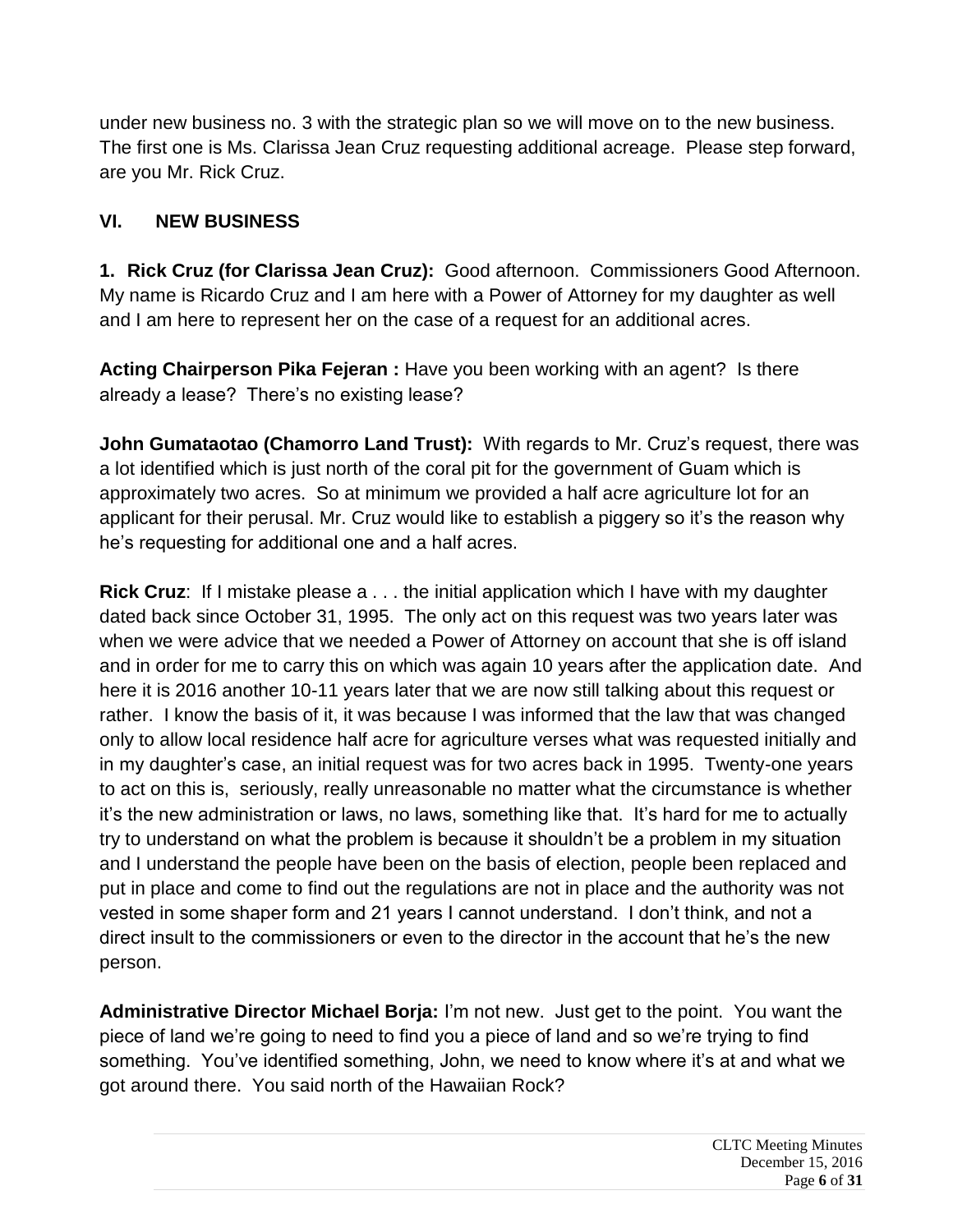**John Gumataotao (Chamorro Land Trust**): No, the coral pit on the Ysengsong Road.

**Administrative Director Michael Borja**: Ysengsong Road!

**John Gumataotao (Chamorro Land Trust ):** On the same side of the road if you want to call it of the property it's considered an agricultural farm land on the right side of the road it's designated as a residential so that's the only thing that divides the designated residential verses agriculture is the road.

**Administrative Director Michael Borja:** Right. So does this property you've identified have surrounding residence?

**John Gumataotao (Chamorro Land Trust):** On the right side yes. It's on the same side of the area. It's north of the (paused).

**Administrative Director Michael Borja:** I don't want to put this gentleman on a piece of property with pigs that he's intending to raise only to have it become a full blown residential area and then he becomes the victim. So we really need to find something that is more suitable in its location that's not going to disturb the neighbors because pigs frankly it might taste good but they don't smell so well when they are alive. So we need to find something that's suitable in location for him.

**Rick Cruz**: That statement is very much true. Director is alluding to the fact that previously as I provided I was a hog farmer, a prominent hog farmer. And as Mrs. Santos can testify. And again, alluring to the director's comment the situation with the pig nowadays is yes, it's very disturbing and the smell, the aroma of it is not very acceptable to the surrounding neighbors and at present time hog farmers, there used to be a legitimate agricultural area where they rezone to residential and like the director was saying they were forced to shut down the farm because of the surrounding area being residential and I totally agree with that statement the director was saying.

**Acting Chairperson Pika Fejeran :** Mr. Cruz, I want to say that I hear you and I understand your frustration. I don't blame you 21 years is too long, way too long but we are here today to move forward. It sounds like we're going to need to find a suitable location for you and if your aim is two acres, let's look for a place that there are two acres that may be available and get you a lease. We can only lease out, is that right, half an acre and then anything more than half acre you'll have to go to the legislature.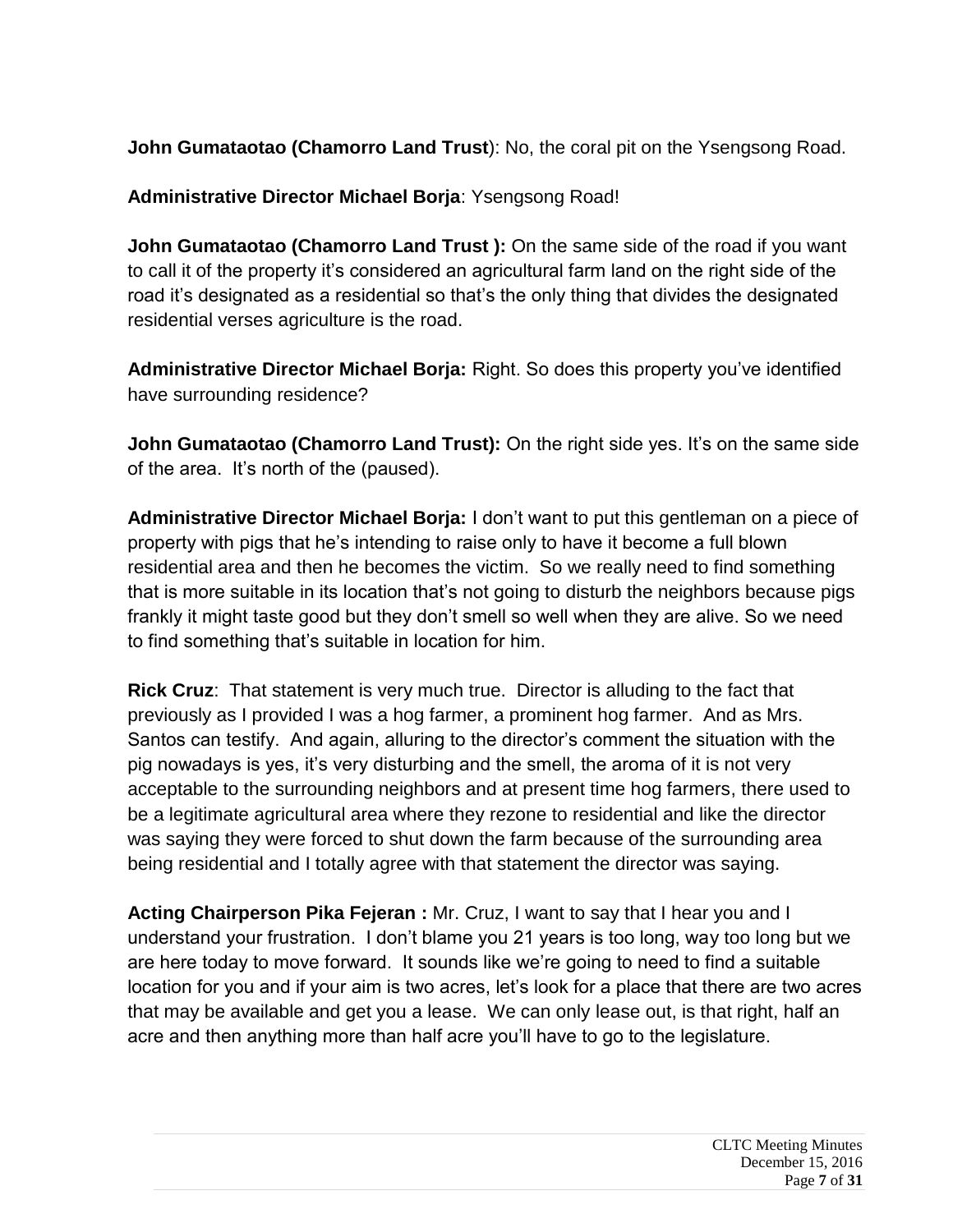**Administrative Director Michael Borja**: Will do that on his behalf and we'll assist him trying to get that but I think we've worked, in the past you had a business plan and all that right?

**Rick Cruz**: Yes.

**Administrative Director Michael Borja**: So you know with a full business plan and being a bona fide farmer or anything showing that respect we'll assist in getting additional acreage with the department. Unfortunately, half acre is the max because of the recent public law but it's not an end all so there are steps (inaudible).

**Acting Chairperson Pika Fejeran** : Any comments? Commissioners?

**Chairman Pascual Sablan:** I think he's asking for additional acres for residential right?

**Acting Chairperson Pika Fejeran** : No, agriculture.

**Rick Cruz:** The reason why, I guess, is because of the additional request and the intent of the land use, maximum land use of the land, I did provide a Farm Plan and the photos were just recently submitted just to accommodate the request.

**Acting Chairperson Pika Fejeran :** Thank you sir.

**Vice Chairman Joseph Cruz:** So John, this request is to get additional acreage?

**John Gumataotao (Chamorro Land Trust):** Like I said the applicant was awarded a lot subject to a lease but the lot was for half acre, the lot that was identified is two acres in total so Mr. Cruz has submitted a Farm Plan based on the two acres. Of course we are not able to issue a lease unless it's preapproved by the board and also the legislature.

**Vice Chairman Joseph Cruz**: So now this request is coming in as a relocation, are we relocating him?

**John Gumataotao (Chamorro Land Trust)**: It's to confirm the two acres of the property. Right now the situation is the area surrounding this lot on the right side of the property is designated as residential. We only issue residential leases to that area. To the south of the property is the coral pit and everything on that side of the property on the left side of the road is all agricultural designated properties.

**Vice Chairman Joseph Cruz:** I understand that but the application that we are entertaining is for agriculture lease, and it was never issued?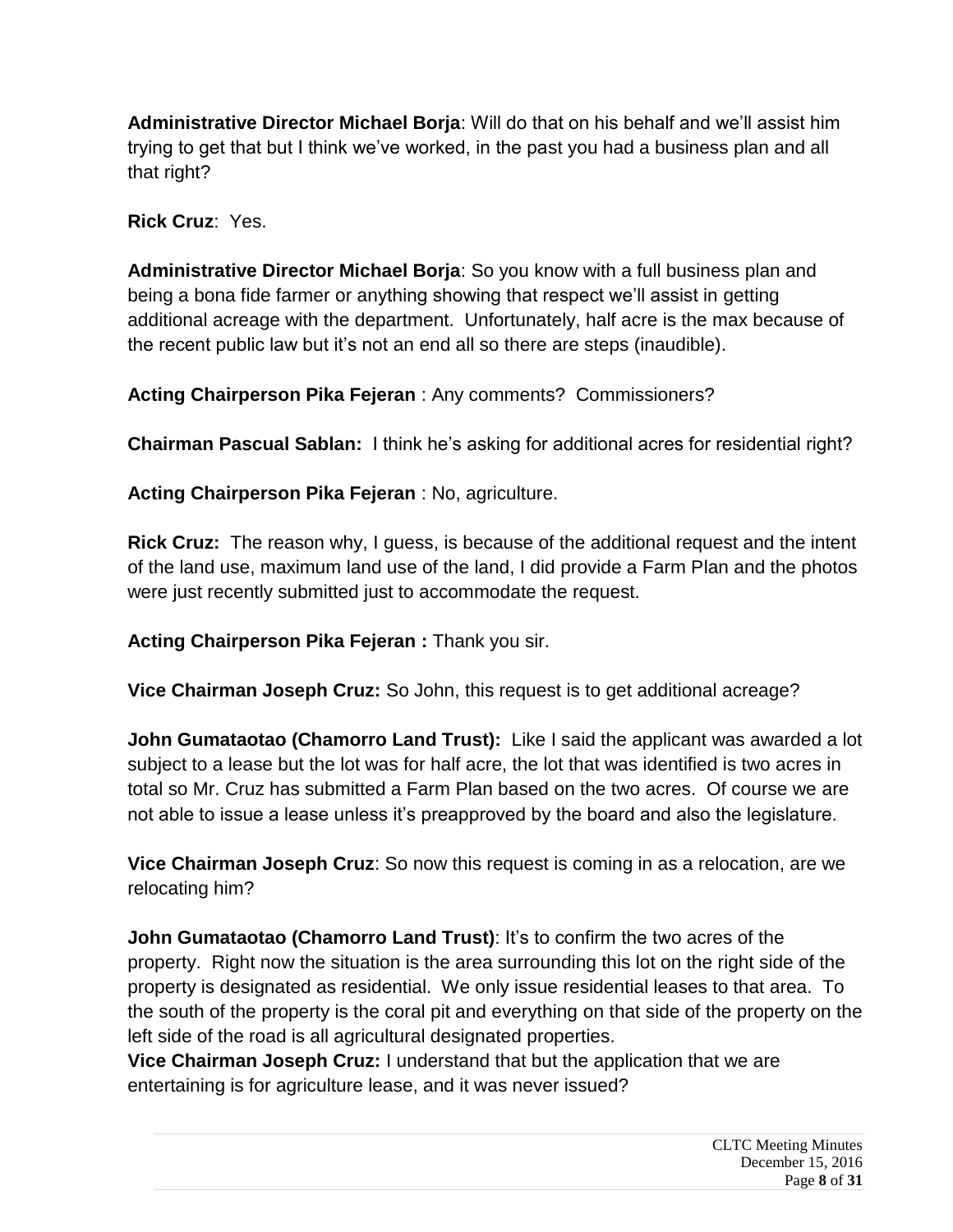## **John Gumataotao (Chamorro Land Trust)**: Right!

**Vice Chairman Joseph Cruz**: So on top of the request to issue a lease is asking for additional acreage?

**John Gumataotao (Chamorro Land Trust):** Yes. The additional acreage will be considered the one and half acres, in total for the two acres that they initially requested for back in 1995.

**Vice Chairman Joseph Cruz**: I'm just trying to figure out how are we going to assign the lease for the minimal acres that's require by our. . .?

**John Gumataotao (Chamorro Land trust):** We would actually identify a lot which we have and then once the board says yes to approve the additional acres then Chamorro Land Trust will issue a lease based on two acres.

**Administrative Director Michael Borja**: No, no what we would do is if you grant this two acre lease than we go to the legislature for the approval of the two for the agriculture lease because anything above the half acre requires legislative approval so then if that's approve than we issue the lease at that site for that size.

**Acting Chairperson Pika Fejeran :** We need to go back to the drawing board because parcel which already identified is not conducive to a hog farm.

**Vice Chairman Joseph Cruz:** Because you have a lot number here so that's why I'm asking does the lease apply to this lot number that is given on the application. And are we extending that location with additional acreage?

**John Gumataotao (Chamorro Land Trust)** The lot number that's identified.

**Acting Chairperson Pika Fejeran** : It's not an award until there's an actual lease. It was identified for you, right? Pending the lease so there's no lease but now that we see the development around there we have to find another location for you and then we'll take it from there.

**Administrative Director Michael Borja**: Please make sure that you expressed to John, your land agent, what undesirables you have like you don't want to be in Inarajan or you don't want to be, a location you rather not be in. There are sites that may be suitable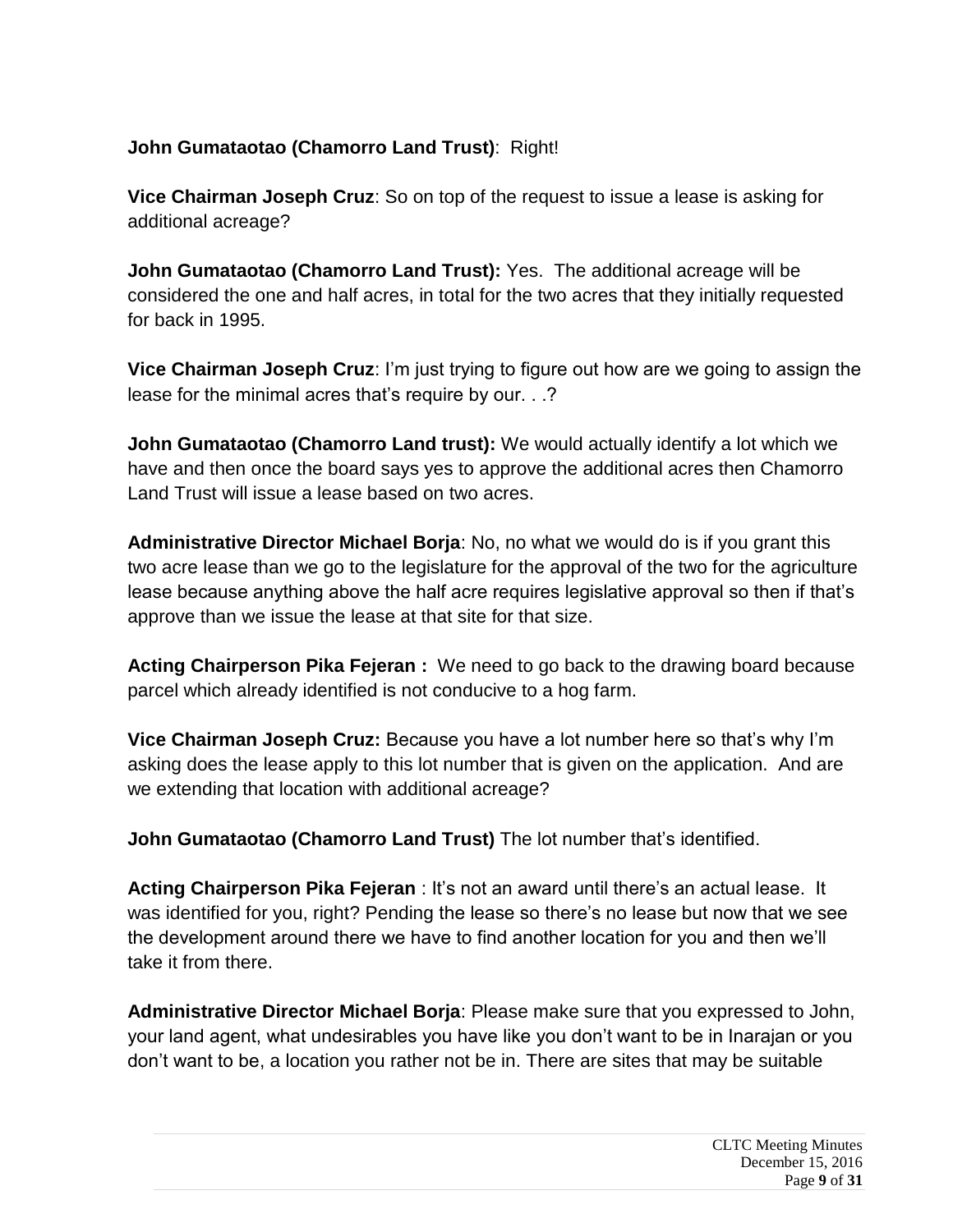because it's isolation it might be best but it might not be something that you want to. So we can work with that, okay.

**Rick Cruz:** Thank you Mr. Director. It's a very good point. I would like to apologize of I insulted anybody please in a capacity but I'd like the director was saying maybe some of your interpretation of my expression is just letting out frustration as the chairperson was saying. And like I said again, I'm sorry if you feel directly insulted or attacked in any way. Thank you everybody. Merry Christmas!

**Commissioner Amanda Santos**: Merry Christmas!

**Acting Chairperson Pika Fejeran** : Next item on the agenda, Mr. Jerry Sanchez – Requesting additional acreage

**2. Jerry Sanchez**: Good afternoon. I'm Jerry Sanchez from Umatac and I be moving up to Dededo if I get the additional acreage.

**Glen Eay (Chamorro Land Trust)**: I'm assigned to Mr. Jerry Sanchez and I'm his assistant in his request. I want to give a little history on Mr. Sanchez background, if I may. On May 2005 in a Notice of Intent was to award a portion of Lot 42-11 a half acre in Dededo and was later declined and in February of 2006 a Notice of Intent to award a portion of Lot 421 half acre lot, this was located in Talofofo, and October 2011 Mr. Sanchez was issued an half acre agriculture lease a portion of Lot 421 in Talofofo and the lease was then later cancelled because it was found to be an unregistered lot and as a replacement of Lot 421 Track 1021 Block 1A, Lot 4-1 Dededo was offered to Mr. Sanchez and March 2016 citadel authorization to initiate survey to Lot 4-1 Block 1A T1021 was issued to them and then last but not least August 18, 2016 we received a letter from Mr. Sanchez requesting an additional acreage from the joining lots that are unoccupied and undeveloped. The Lots are 4-2 and Lot 4-8. Mr. Sanchez is here today before the commission requesting additional acre which is one acre to include an expansion of the agriculture operations. The reason for requesting additional acreage is because the existing lot have coral that do not landed, tilling or farming. September 2016 a site inspection was conducted by Chamorro Land Trust agent and myself and finding reveals that Lot 4-1 and the adjoining Lot of 4-2 and 4-8 have the same field conditions. After reviewing the farming plan that Mr. Sanchez submitted looking under the few cash crops as per mentioned, food crops and cash crops can be planted by traditional and conditional farming methods by tilling, plowing and mulching and composing. It was mentioned that in the farming plan that he's able plant all these crops I recommend that Mr. Sanchez proceed with his given farming location because he can actually do farming there in that where he was given. Actually right now there's no lease,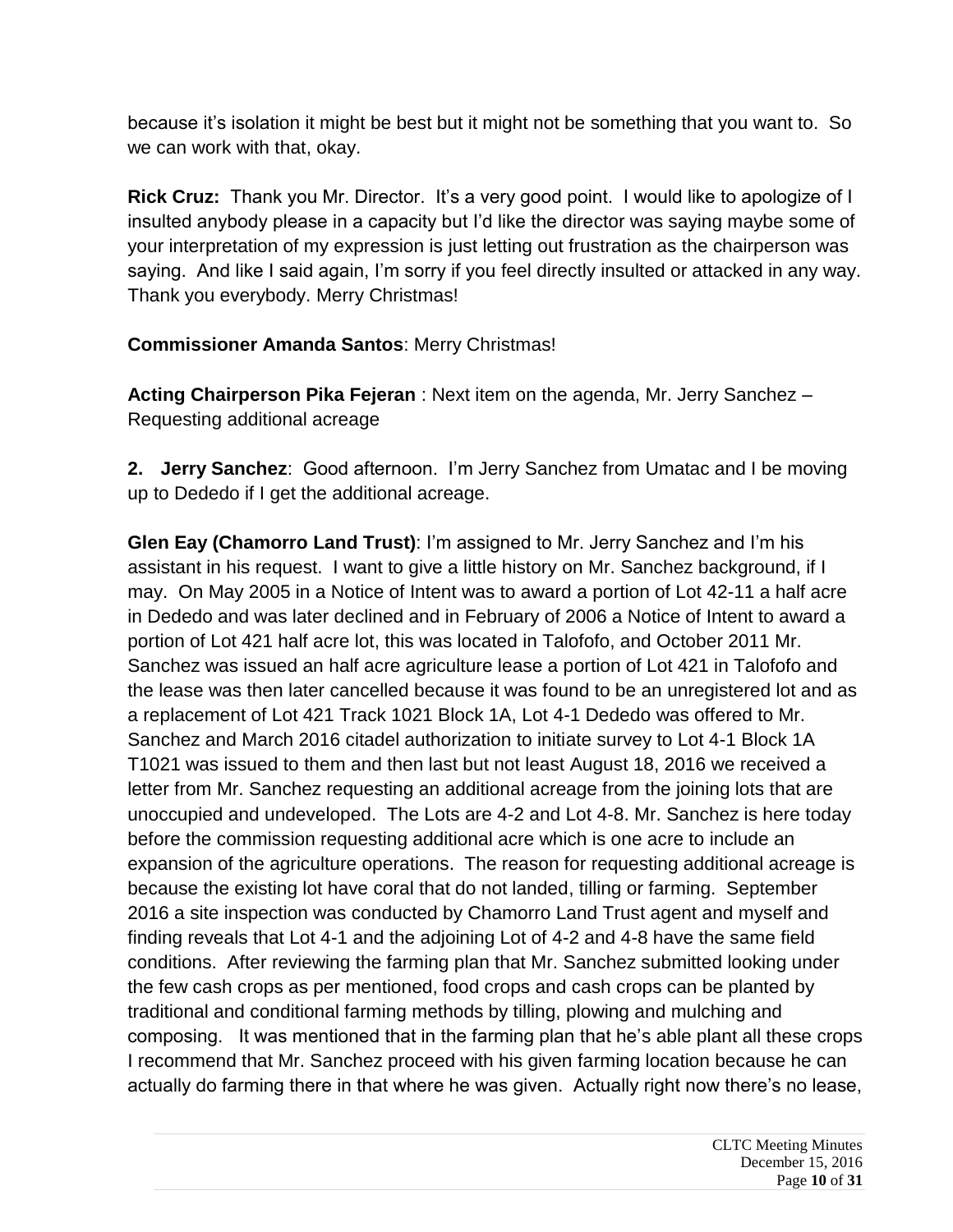okay, because right now is that hasn't been finalized and as of yet Mr. Sanchez is not a bona fide farmer but he has plans to take some classes to obtain his license. That's my presentation.

**Administrative Director Michael Borja**: Where exactly is T1021 again?

**Glenn Eay (Chamorro Land Trust):** This is *Chalan Ibang*. If you to the right of the UR Market in Dededo right across there is a bus stop there, you make a right turn. If you look at the photos up there the one at the top picture is the Lot that's 4-1 that is actually offers to Mr. Sanchez. The bottom picture is Lot 4-2 where he's asking additional acreage. Right now he built a make shift shaft. He started doing some. . . (paused).

**Jerry Sanchez:** The plants that I planted have grown so I want to transfer it out into the nursery.

**Glenn Eay (Chamorro Land Trust):** So the next photo you see on the top again is the property facing 4-1 adjourning property which he wish to lease, he plans to sell betel nuts and some bananas on the lot that is not yet leased. He's requesting for this lot right now 4-2. The reason for that he told me that he's planted it there again was that the plot 4-1 is not good for tilling.

**Jerry Sanchez:** Because they are mostly rocks that's why I transferred it to the bottom because of the rocks that's why there are more plants at the bottom. If there's land that's much better for farming that's what I want.

**Administrative Director Michael Borja**: There's a gentleman not too far from where you are located at but has a very productive coconut and pineapple farm. Are there any water wells or potential water wells in this area?

**Glenn Eay (Chamorro Land Trust):** The water wells are located several miles.

**Administrative Director Michael Borja:** So outside of the 300 feet radius. But there's no designated lots that Guam Waterworks has identified for future sites or exploratory sites?

**Jerry Sanchez:** I need to validate the letters that they sent us if there's any in that area.

**Administrative Director Michael Borja:** The only reason we have to be concern about this is because this is the northern aquifer area and the Guam Waterworks has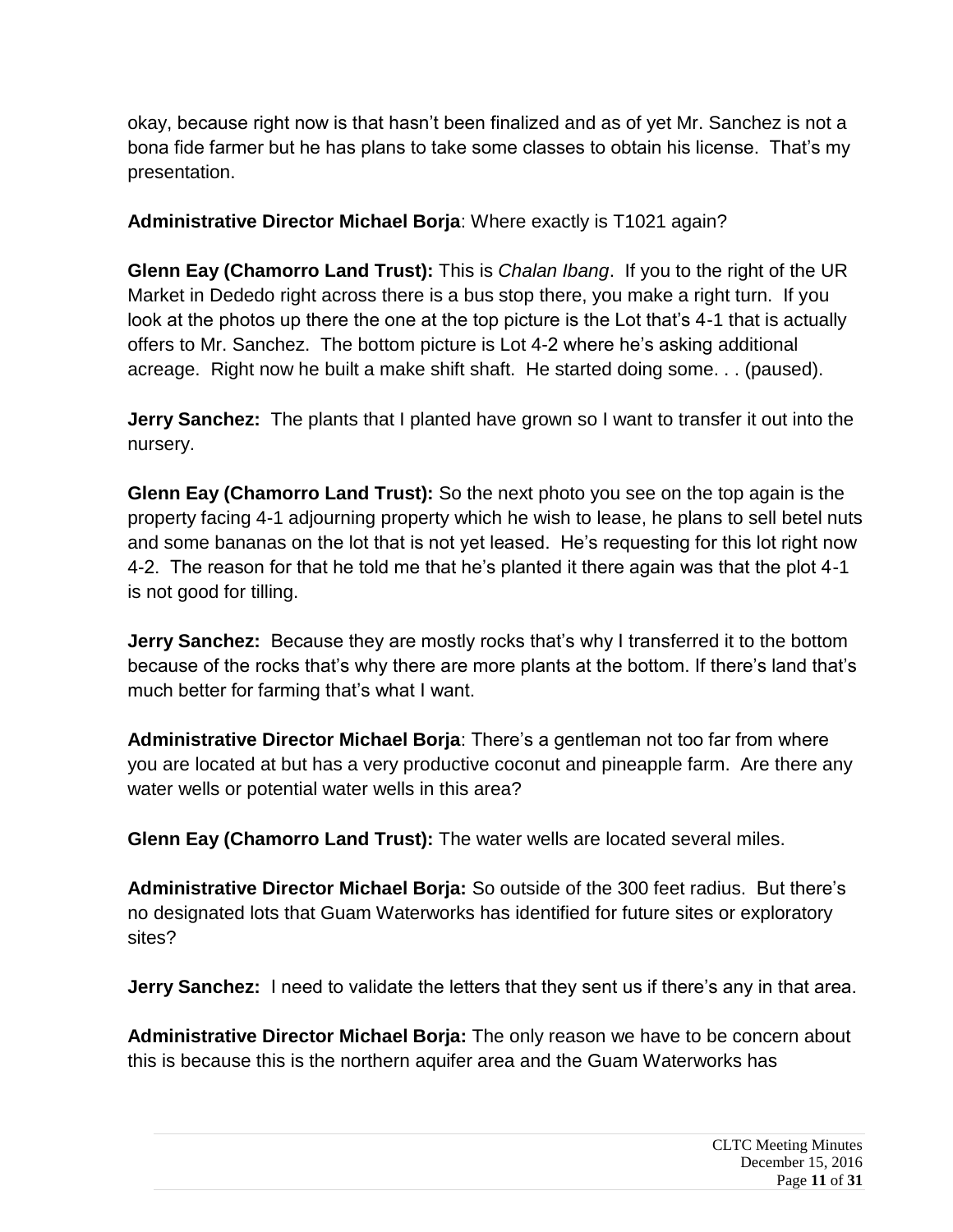numerous Water wells in the area of (inaudible). There's restrictions by the Environmental Protection Agency on what we can do near the water wells.

**Chairman Pascual Sablan:** I have a questions. Mr. Sanchez, I noticed the betel nut tree there that you planted are healthy and the last visit of the staff you only farm on approximately one percent of the area. Have you ever had the opportunity to go and visit Ernie Wusstig's property, where he's selling corn out of his (inaudible) he has nothing but coral in that property? I think if you consult an expert as to how to use the property.

**Jerry Sanchez**: I have already visited those people who are farming on rocks to show them how to farm. They are breaking the rocks and filling it in with dirt

**Chairman Pascual Sablan:** But maybe they don't know that you filled it in with dirt. Like I said I'm amazed on Ernie Wusstig land that nothing but coral but the corns are so healthy because he goes and consult the expert. Right behind you there's a woman that is expert in soil and farming and all those things. I think what you do is consult because no matter where we put you . . . what really kind of puzzle me here is that it looks like you're not really doing farming. It's only one percent, according to the report, you only use about one percent of the land in farming.

**Jerry Sanchez**: Because I'm the only one and there are many things I take from Umatac to Dededo from *lemai* to other grown items. That's just a little bit for me just give me time and you will see that there will be many grown items.

**Chairman Pascual Sablan**: I tell you the place where I plant is nothing but coral but I'm proud to say that I'm tired of eating *atis* (sugar apple) and other fruits because I use a pick and shovel. Believe me, in fact there's a quarry not too far from where I'm farming. What really kind of touch me is the finding is you only using about one percent of the property now that you have for farming. You could have planted more, you know. Look into that Mr. Santos.

**Acting Chairperson Pika Fejeran :** If I may, my question is two lots that we were looking already is the same environment on your lot.

**Jerry Sanchez:** The one on the bottom I checked on the environment the place to plant long beans, cucumber, eggplant and atis.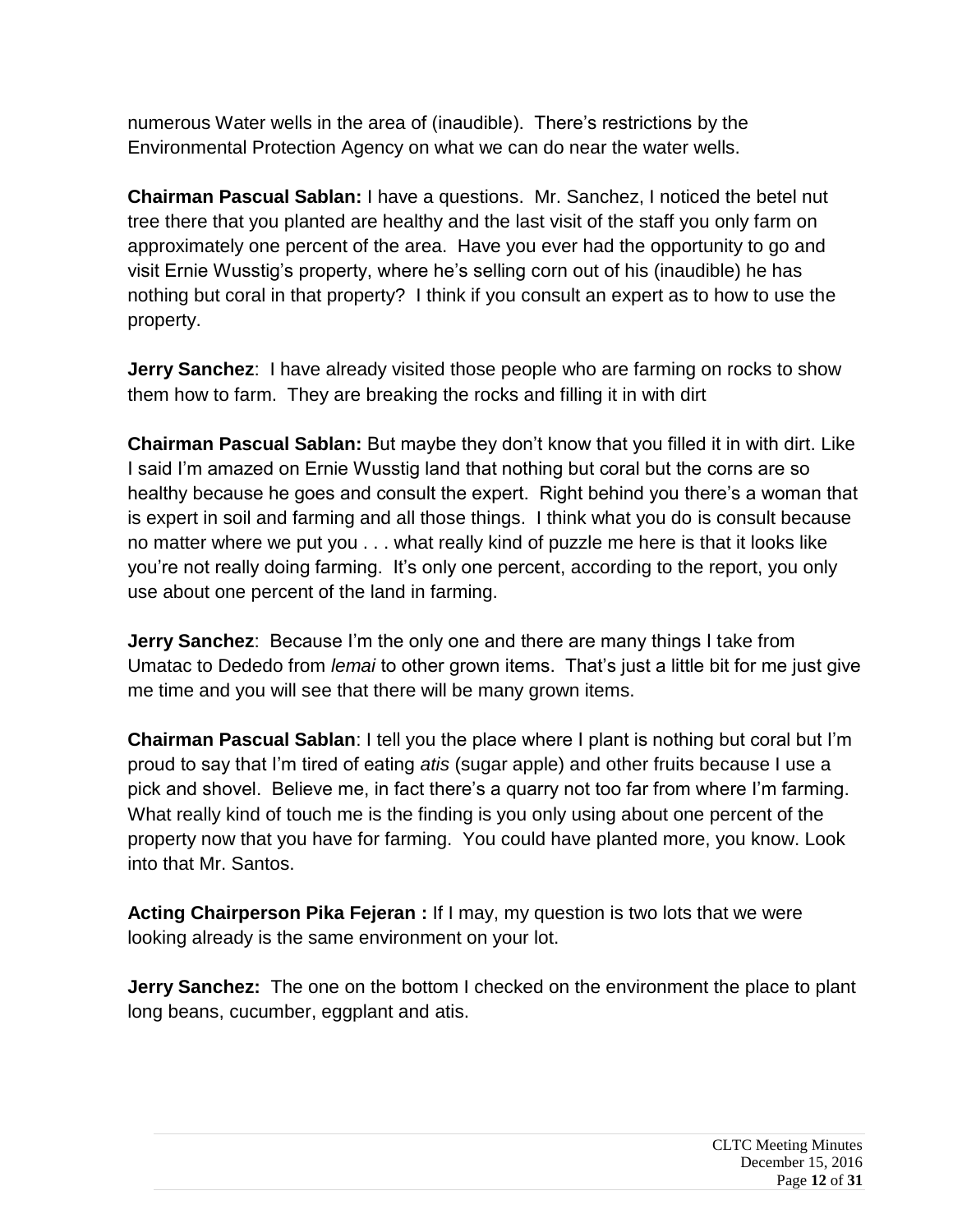**Glenn Eay (Chamorro Land Trust):** Just to clarify that Mr. Sanchez as of now doesn't have a lease, we're working on finding him a suitable place to do the farming. That's where we stand today.

**Acting Chairperson Pika Fejeran** : Has it been already surveyed? **Jerry Sanchez**: I'm working on that right now. I have Mr. Francisco Castro and he's the one that's going to be surveying.

**Chairman Pascual Sablan**: You're saying the adjacent lot is not a place to farm, why don't we give him the transfer rather than giving him additional.

**Acting Chairperson Pika Fejeran :** I agree. All we can do today is give you half acre so anything more than that would have to go to the legislature. If you are not happy with the lot that was identified for you that we've been talking about. It sounds like we would be open to give you the lot that you would be more satisfied with at the half acre.

**Chairman Pascual Sablan**: And if you turn it down than it will be third time that you decline right? I don't think next time you would get my support.

**Acting Chairperson Pika Fejeran :** You are only allowed three declines after we've identified a lot for you. Is there a motion?

**Vice Chairman Joseph Cruz**: I propose to do a relocation instead of (paused). . .to relocate him but since he doesn't have the lease the authorization should reflect which lot is more beneficial for him. Can I ask the agent, this partial here like 949-48 42, these are all proposed for us to extend his lease, is there any other applicant shown on this location if lots are available? How many tenants are waiting?

**Glenn Eay (Chamorro Land Trust):** 4-2 is for what I know is available, if I'm not mistaken, 4-6 maybe available. I would just focus on the adjoining property where he was.

**Vice Chairman Joseph Cruz**: So the adjoining property that you're proposing to extend his request are available?

**Glenn Eay (Chamorro Land Trust):** The one that is available is the 4-2, 4-8 is not it's reserved.

**Administrative Director Michael Borja**: What is this? This picture right here. What lot is that?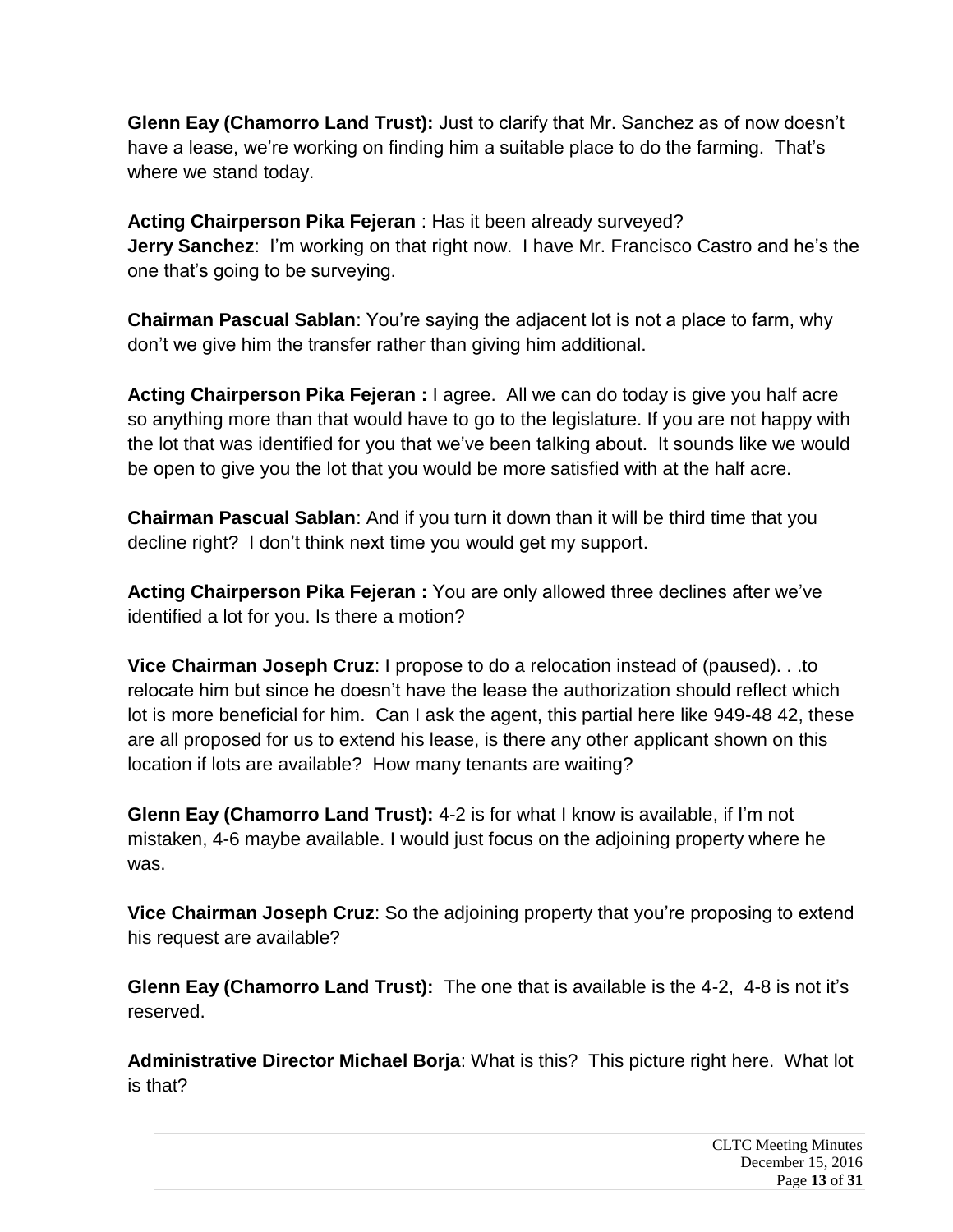**Glenn Eay (Chamorro Land Trust):** That's facing 4-2 where he planted. That's all 4-2. **Administrative Director Michael Borja**: How is this land cleared or was it just naturally cleared?

**Jerry Sanchez:** I cleared it out.

**Administrative Director Michael Borja**: With what, bulldozer, you cleared the top soil out? You pushed the soil off, that's why you don't have the soil. That's one of the reasons why we insist on people who want to do farming become a bona fide farmer and get certified because they'll learn the methods of being able to preserve the soil so you don't do something like this where it's cleared out and now you're down to rock. There's an example of the clearing that's out in the public right now, across the street from the Micronesia Mall. That's an example of clearing the property without bulldozing the soil out. It's done pretty nice so the soil is still there and the land is still good. There is a process of doing that so I had to ask.

**Senator Cristobal**: I don't know this gentleman but I'm from the Northern Guam Soil and Conservation Board and we're encouraging our people to become farmers so we can get this (inaudible) little more sustainable. There are ways that you can remedy the (inaudible) rocks, we all know as Mr. Borja mentioned had said that the northern part of the island is very thin soil in most places. I just want to encourage this gentleman to continue farming his hopes for a half acre farm is certainly not much. We're all grew up with backyard farms, as a matter of fact we turn those farms into lawns these days that's why we have to resort to going to the ranch and many of us don't have ranches anymore because we build our homes there. So I really want to encourage Mr. Sanchez there are ways and we provide lessons up at the University of Guam under CNAS and we bring in people who want to learn to farm on how to build up the soil. We have a lot of plants that are tolerable to limestone and forestry types of trees and that can grow there. I really want to encourage Mr. Sanchez to continue his dream to farm.

**Administrative Director Michael Borja**: Thank you Senator. Plus keeping the flame on for being a farmer is important. Okay. One of my recommendation will be we've done this in the past. The individual comes in and wants a big space for farming we ask them to start with this half acre and show us what you've got, what you can do and if then if you are doing well we can move you to the next step. Get your Farm Plan, get your farmer's certification, get good farming practices in place, and my other recommendation is we assign the lease to Lot 4-2, we just hold 4-1 in reserve as a possible expansion so he gets an acre. And if we're going to do that than we go ahead and go through the process of getting the legislative approval. Because at that point then the justification is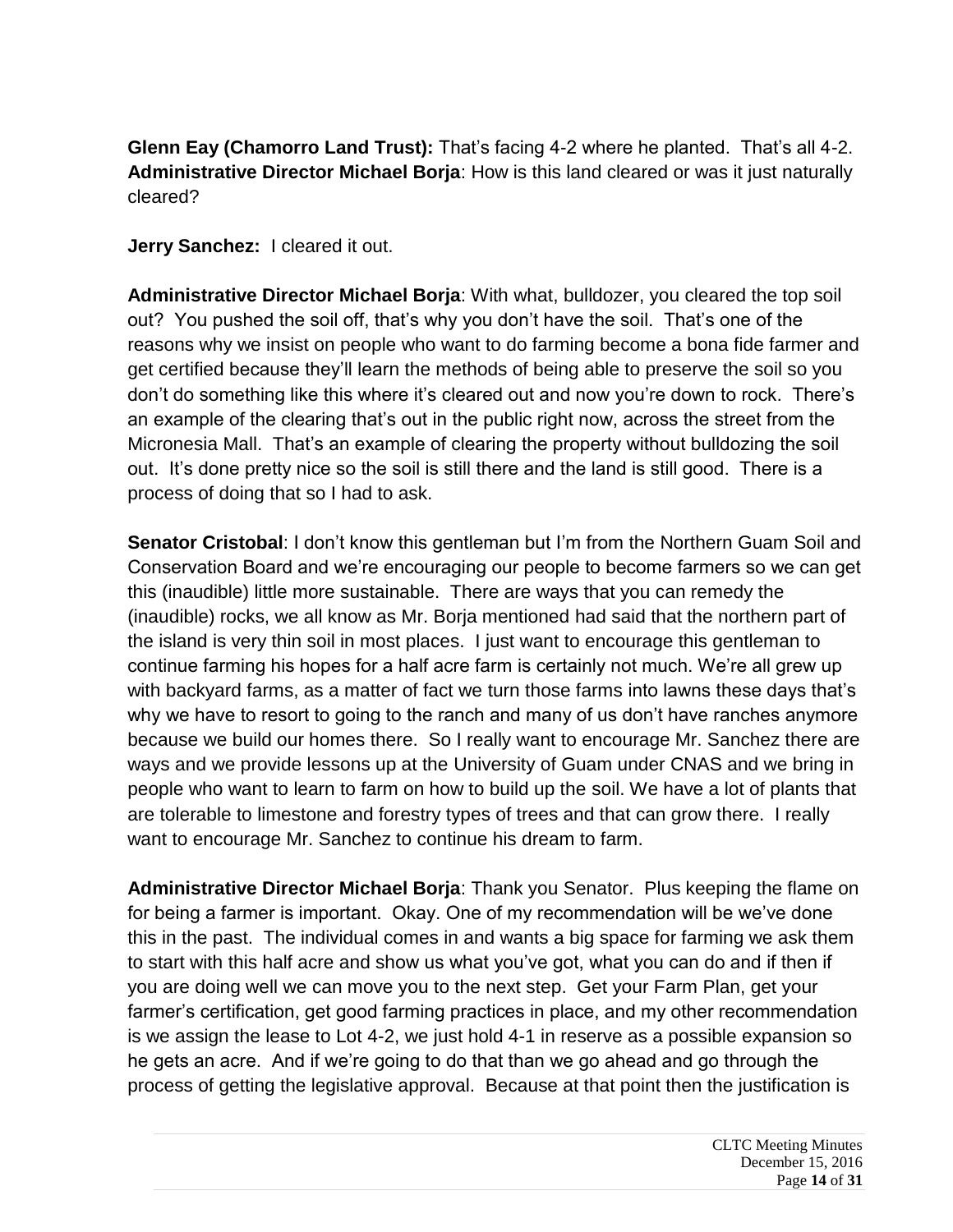good and the likelihood of the bill getting passed into law is even better so that would even be something we could do. Do you understand what I'm saying Mr. Sanchez on what we're trying to do here? Show us what you can do on this existing lot and then we will move you into expand once there's progress shows on what you got. Can that work with you?

**Jerry Sanchez**: Yes Sir.

**Acting Chairperson Pika Fejeran :** I think the last time we did the halt of the reservation land for expansion we put a timeline on it, is that right? One year? Okay. So in one year's time from when you're issued a lease on Lot 4-2 we'll come back out and see what you're doing and if you still want to expand we will entertain that.

**Jerry Sanchez:** All right thank you very much. You will see improvement.

**Administrative Director Michael Borja:** So the word is we'll sign Lot 4-2 and reserve Lot 4-1.

**Margarita Borja (CLTC):** We've given him survey authorization for Lot 4-1.

**Administrative Director Michael Borja**: But has it been surveyed yet?

**Margarita Borja (CLTC):** Yes. He's getting there, the survey so do we reverse it and give him Lot 4-1 and reserve Lot 4-2?

**Administrative Director Michael Borja:** Well he's farming in 4-2 already.

**Margarita Borja (CLTC):** So it's up to him I don't know if there's going to be additional cost of survey. He may incur additional cost of moving from one lot to another.

**Jerry Sanchez:** The surveyor, Mr. Castro, in fact was sick when I checked him up two weeks ago and he told me once he gets well he's going to call me and then he's going to start his survey.

**Glenn Eay (Chamorro Land Trust**): The corner you see if from the adjoining lot and that's their common corner.

**Acting Chairperson Pika Fejeran :** Okay, so that you can move the survey over to Lot 4-2 without any additional cost and then reserve Lot 4-1. Thank you.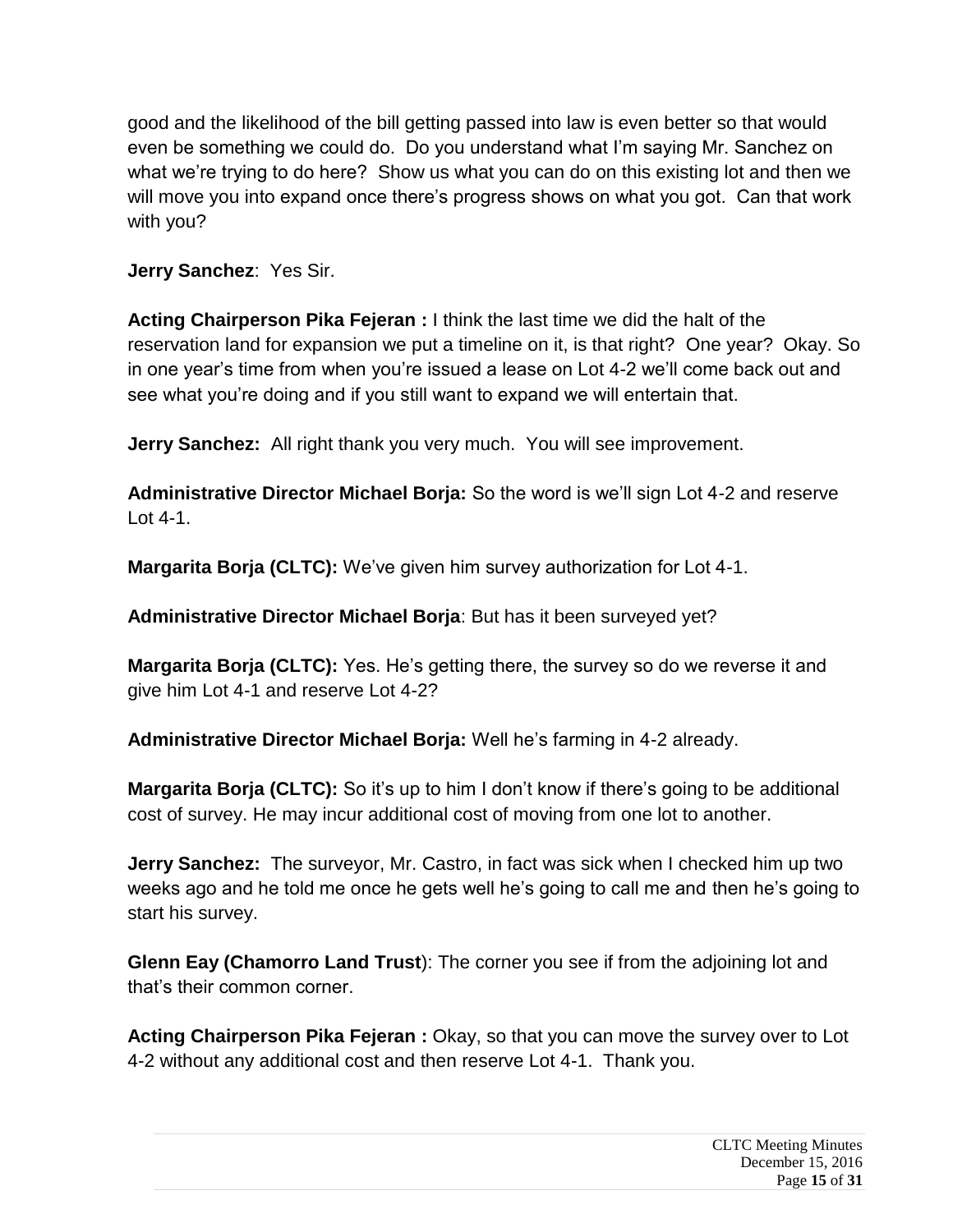Senator ma'am did you want to give a comment today or do you have a question. I think you came in the end of the public comments so do you want to speak?

**Senator Cristobal:** I think what we would do is our board is wanting to understand whether your board has received any request for information on the development, the *Lajuna* Developments, and we're concerned because of the soil and water conservation aspect of the property so we've asked our chairman. Just now I texted him to write to you find out of you received any, we thought it was going to be on this agenda.

**Administrative Director Michael Borja**: No we have not and but to give you a background on what's going on. In December of last year we set out a list of properties designated as commercial and then in *Lajuna,* the lot up there was one of the selected properties to go through the public hearing process. The RFP that we had originally for that piece of property was put on hold and then the highest bidder or the best offeror appealed our stoppage of the RFP and took it to the OPA so it's still is there right now and as a result of that we withdraw that lot off the list to be considered for any commercial use at this time. Now should we look at it at a later date it would probably have a totally new look. It would not be 400 acres, we would probably survey out only what we think we want to use for a housing development and Senator I just want to let you know too that what we had already began to do hopefully by tomorrow if it hasn't been done today there's a bill waiting for the Governor's signature that establishes the *Hatsan Hamut Chamorro* and that's just north of the Mangilao Golf Course, 35 acres. And it becomes a conservation easement and our proposal is to look and try to create a green conservation easement all the way to the north to the Anderson fence line. It will take a variety of different shapes as it goes all the way up but the idea again is to preserve certain areas along that cliff line that is very unique in the jungle and in the plants so we can preserve them and hold them because they are actually the home of a lot of different wildlife species and plant species. But this property that is to be soon designated as a *Hatsan Hamut Chamorro* for the north is a pretty large parcel property of which we have to determine how we're going to use. It has a top plateau drops down on the cliff, goes down on the couple other plateaus before it gets to the water's edge and even the Department of Agriculture's looking to come in and plant certain kinds of indigenous trees to preserve the plant life's that may be dying off in certain areas. So that's what we're looking to try and do to help preserve that whole area to the north. But as far as the *Lajuna* goes there's no action on the part of Chamorro Land Trust at this time. As long as there's an appeal which hasn't been settled we can't move forward on that project.

**Senator Cristobal:** Thank you Mr. Borja for that information sometimes we just need to come to the source to get the proper. . .(paused)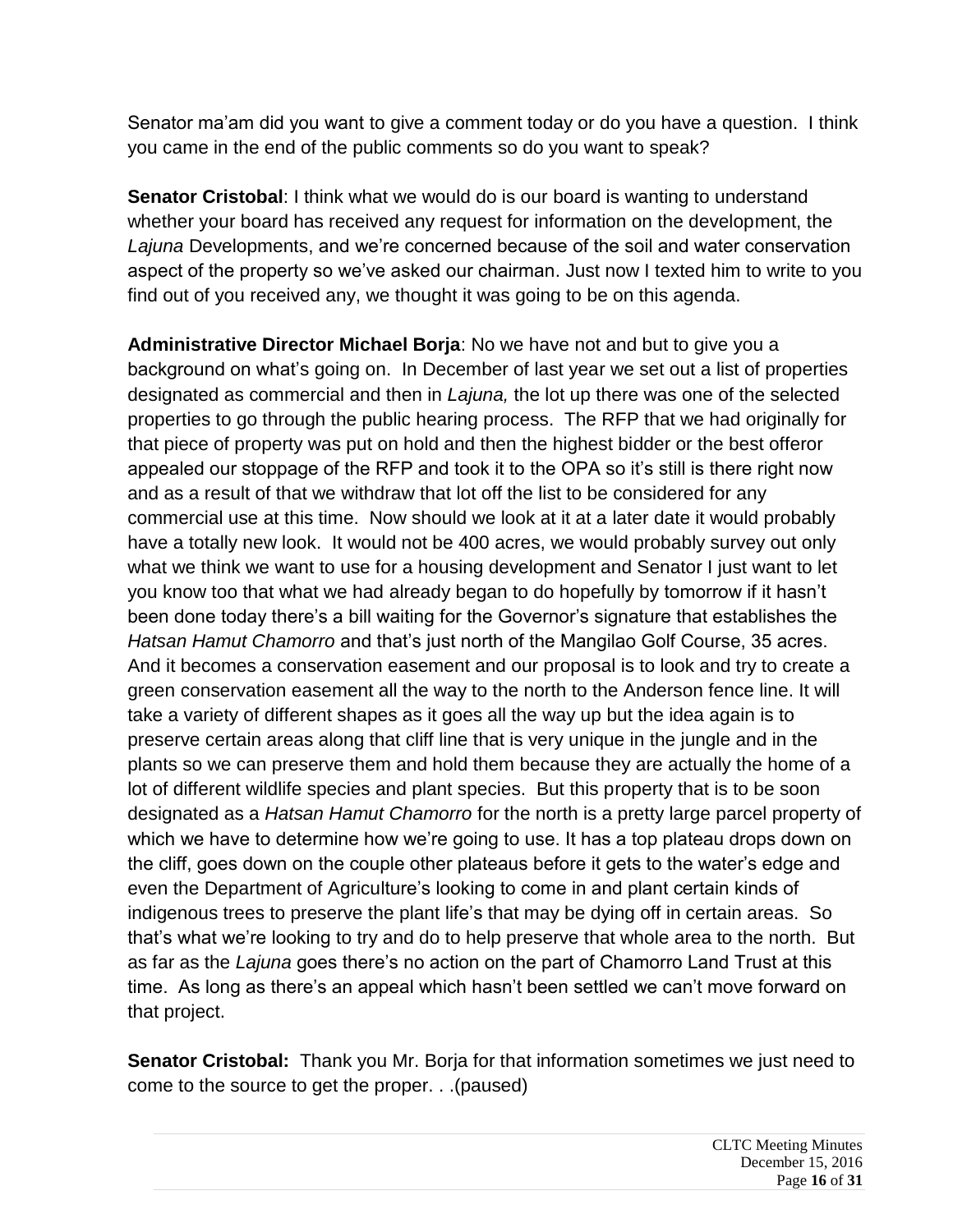**Administrative Director Michael Borja**: There was a letter in an email and I'll be happy to respond to that in writing.

**Senator Cristobal:** Mr. Ron Laguana is (inaudible) and he's going to be writing to you folks but thank you for the information, I thought it was going to be discussed this morning.

**Administrative Director Michael Borja:** I'm sorry it was not brought to our attention to talk about, as far as the Northern Guam Soil and Water Conservation District. Your organization wanted to talk about that specific? Okay.

There was a party of interest (they are not here) that expressed some desire to talk about that as far as the development goes but they are not here.

**Senator Cristobal:** We are in the information gathering right now so just got an alert that it's probably going to be included in the agenda. We did check and it wasn't there.

**Administrative Director Michael Borja**: It's not there because as if it was in litigation, it's in appeal with the Public Auditor, we prefer to allow that process to work its course and we have to be very cautious on what we do with that regard in saying anything in that regard until that process is complete.

**Senator Cristobal:** At this point we come back to you (sorry I lost my voice).

**Administrative Director Michael Borja:** No problem. Thank you.

**Acting Chairperson Pika Fejeran :** Thank you Senator. Merry Christmas. Okay the last New Business item.

# **3. The Chamorro Land Trust Strategic Plan**

**Acting Chairperson Pika Fejeran :**That's a loaded three words right there and I think there's no other time to start thinking and planning out a strategizing how we're going to move Chamorro Land Trust Commission forward then today. Because we are coming up on a new year and I think it's best for us to have a handle on everything going on and also best for the people that we're working for the beneficiaries of the Land Trust. So I wanted to start off this discussion with first talking about what we as a board feel is our priorities are for our future. You know, sitting through, this might be my  $8<sup>th</sup>$  commission meeting and sitting through eight of these and working with the director and talking with the staff, I've got my own ideas about the priority issues that we need to face and handle.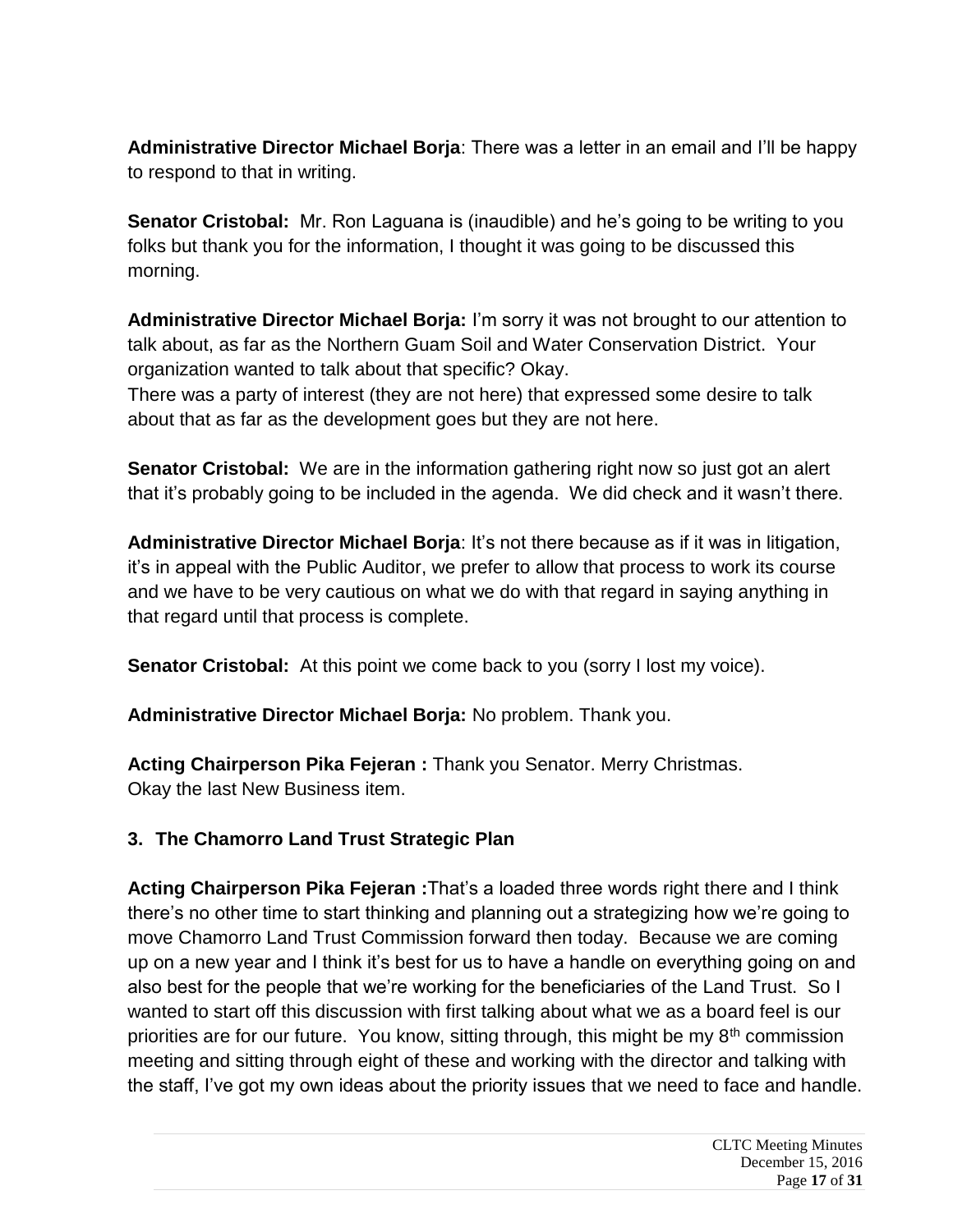I mean, we can discuss our priorities. I can share with you my thoughts and we can go from there. One of the first priorities is our revenues and our funding, how we receive it and then also how we spend it. What is our plan for spending it? What are we doing to make sure that we are receiving what we should be receiving?

**Administrative Director Michael Borja**: Let me just let you know that any of our revenue that comes forward to us goes into Chamorro Land Trust Commission operations account or the infrastructure account whichever it's designated by law for us to put it in. It doesn't go into the General Fund. And then that's the basis of our operations for the staffing for everything else. We don't have a checking account where you can make an approval for us to sign off certain checks, we completely give that out of the. . . I don't want one of those. Now the revenues that we receive are primarily from commercial leasing. Anything that comes from agriculture and residential is not nominal it's miniscule and not even in value as far as the revenues goes. So everything that comes is through the primary commercial stuff. The golf course is one, GTA is another, and we're going to have a huge amount coming in pretty soon for the sales of properties that has legislatively were authorized. But the steady incomes (inaudible) little leases that are out there that really had been around for a long time and they are authorized by the law because they have something to do with the telecommunications. So you got that revenue and then that's what we need to build up if you want to do anything more. All the more reason why it's important for us to move on to try and step up to what we can use commercially and what we are allowed to use commercially so that we can create a greater revenues. We just approved three properties for commercial use, three in Yigo and one here in Upper Tumon so now is the time to think about how we're going to use this. One of those properties in Yigo is really designed to be a housing developing, subdivision, affordable homes. So what we are looking to do there, and we're not trying to make money we're trying to get some houses built by developer that our people can lease the lands and buy the house and that process we're looking in trying to kick off next month with a Request for Information so the developers can come in and talk about what possibly can happen there so we can get all the necessary information to put in the RFP together and get someone to come out and build them. Maybe we will finance the cost of the homes with buyers because that could be one of the hard part in getting financing from local financials. So you know there are still pieces of property. There's the grand property, the Ypao-Oka Point property as we have just seen we just had another five acres taken out of that inventory for a shrine and we had another eight and half acres completely dedicated formally in perpetuity for cultural center. And again those things have to be describe and are we going to get income from that? Most likely not I don't know how it's going to work but we will see. That's the thing we have to work out. But the remainder of the property, if we can get a long term income stream from that then you can really get a great idea on what kind of what kind of monies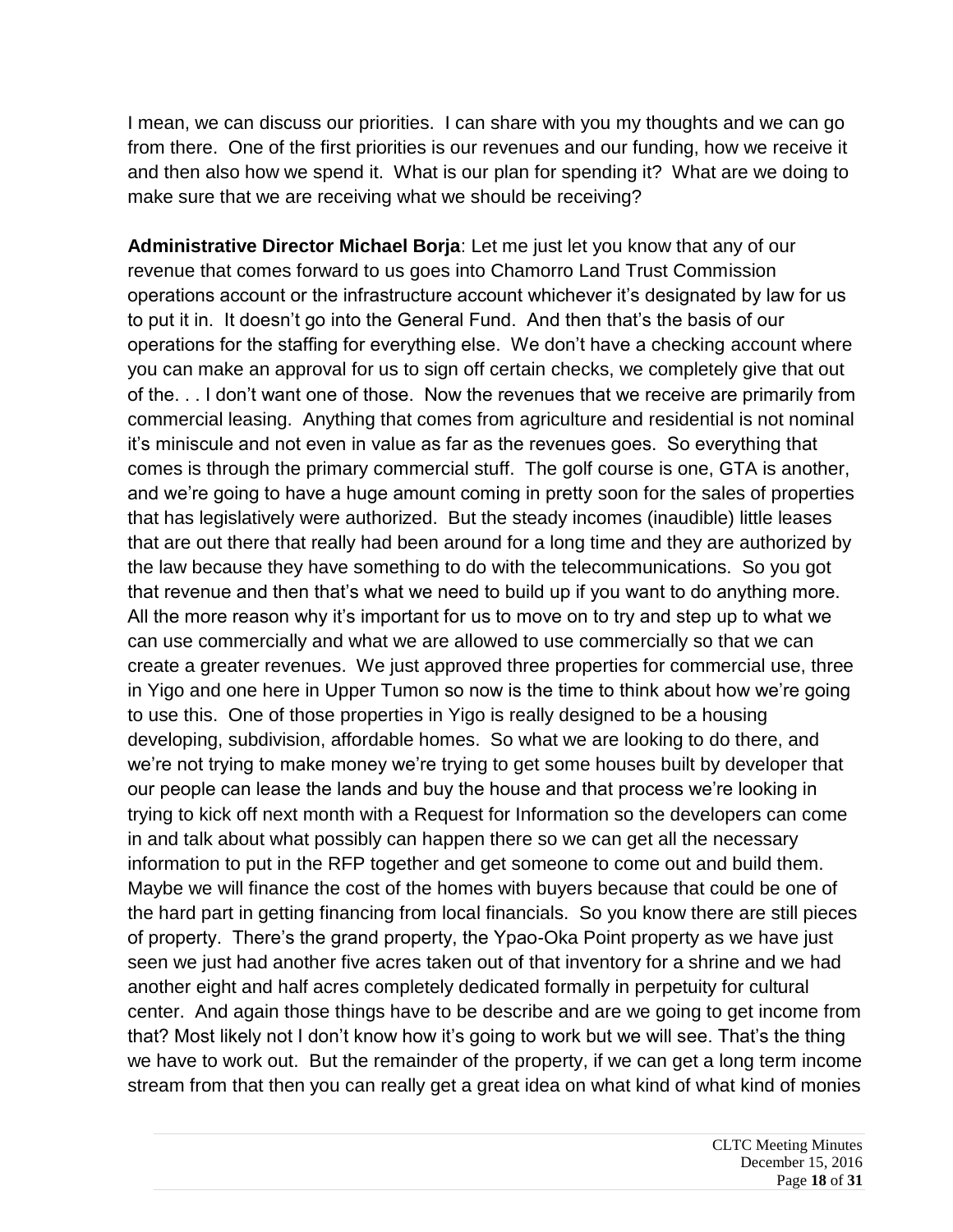you have potentially for you to begin planning a capital improvement project. The process to get the lands truly have infrastructure put down. If we did a subdivision then one of the things is that the developer put in the infrastructure. That's the buyers of the house actually be the one funding that but in all other cases we need to still put in roads and water, power, and hopefully even sewer in a lot of these places but the income has to come in. Now what we are trying to look at is some of the monies we are getting right now let's get the basic things done with, get the survey done, and get all those things done so now we know what we got everywhere. Get the unregistered lands registered. We have so many people living on unregistered lands that if they are not registered they don't have a lease, they really can't be paying property taxes. So we're going to be missing out on a lot of income because we're supposed to receive the money from the property taxes. See that's another revenue source and that's what we're really going to be planting hard. Chamorro Land Trust is supposed to get the land tax for those properties that are leased out.

**Acting Chairperson Pika Fejeran** : That was with MOU with the Rev and Tax?

**Administrative Director Michael Borja:** No it's always supposed to be but the MOU with the Rev and Tax will allow us to share the information so that we know who paid and identified that money as coming in to our pot and then we really have a good income. Because if there's anything the guy only pays a dollar a year on his rent, he's really going to pay \$50 to \$90 depending on the size of the property a year on his property tax. So there's revenues stream there times 3,000 people if you use \$50 times 3,000 that at least a \$150,000, not a whole lot.

**Acting Chairperson Pika Fejeran :** You know when I bring it up as a priority, I want to see what is the money we have coming in is? I know you mentioned a big chunk of chunk coming in plus, I want to see what that money we have coming in? I believe in the budget it's already been appropriated for certain things and I want to see how that all that flows through because you know we have commercial leases making a lot of money but then at the end of the day there's no money to do anything with our properties and I want to see, like what we are spending it on.

**Administrative Director Michael Borja**: Actually we have money that remaining that we've been asking to spend and the Governor's budget people have agreed to it because they know the funding is there. It's just that when it gets out of the legislature in the budget bill it's then removed. That's why what we are looking to do in January is to have a senator introduce a bill that appropriates money from our Chamorro Land Trust Accounts that we have and monies coming in from the sales of those properties to dedicate a one million dollars of in the course of three years, maybe 1.3 million dollars, I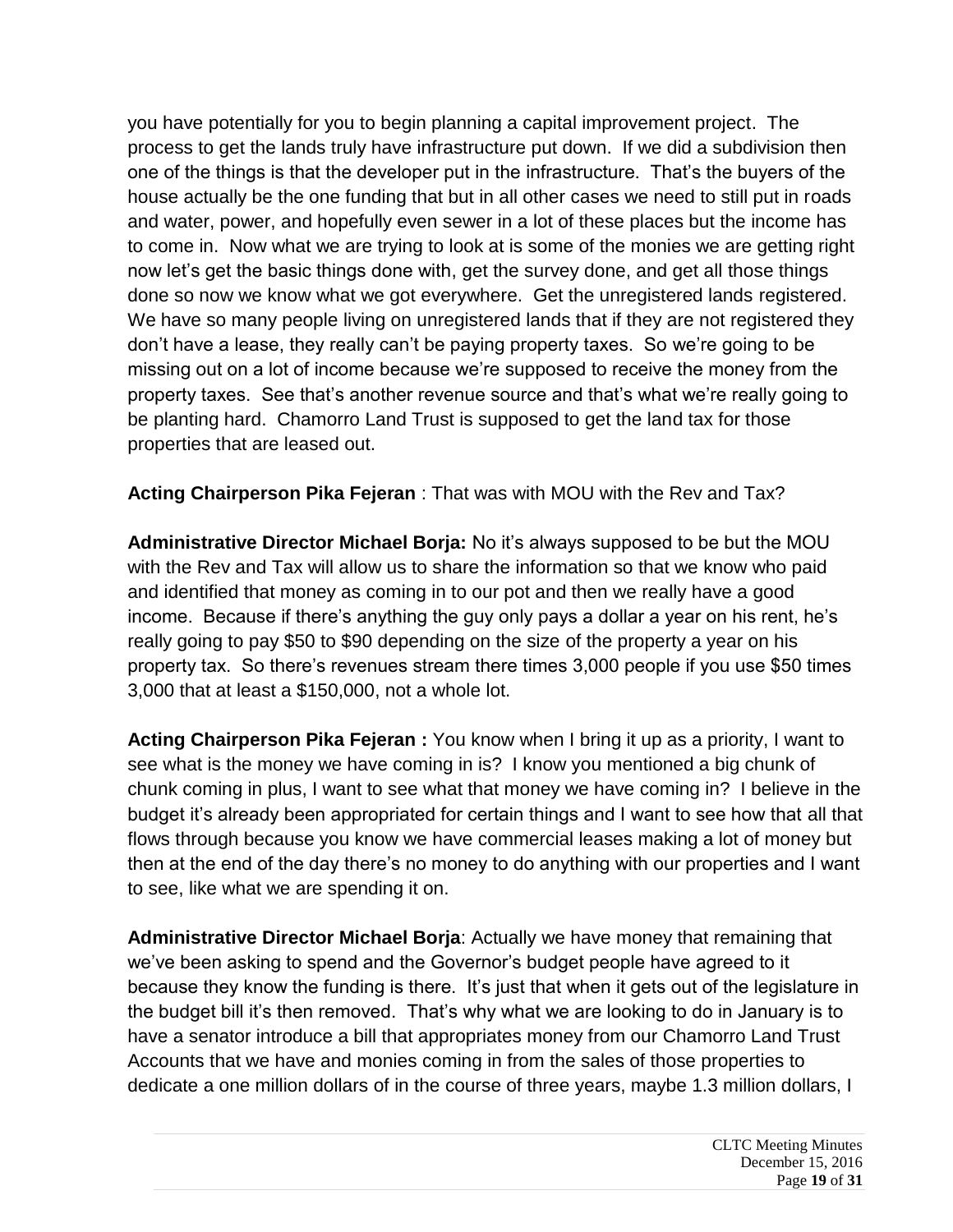don't know what it's going to be right now to finish off our survey once and for all. It's going to be about \$354,000 a year. We have that money coming in, the GTA money alone is about \$350,000 so even if that's the sole revenue source, you use that money every year, and then what we do is contract out the survey services so we can get that job done. Our guys will help in a way, but for me to go hire more people is not as productive as going out and getting the surveyors to do the job.

**Acting Chairperson Pika Fejeran** : So if you are saying that the money is coming in but we are not allowed to spend it so where is it?

**Administrative Director Michael Borja:** The thing is they are require by law to put it back so it's not like it's going to disappear but I'd rather it be going to our stuffs. And I think we passed that as a resolution a while back to dedicate the money.

**Acting Chairperson Pika Fejeran :** You know I'm still not crystal clear on how our budget works and how all of our funds are coming in and spent and I think it would be best in our interest as a commission to sit down with you and your people and really see, you know, follow the money.

**Administrative Director Michael Borja**: Well this is a good opportunity right now, we're in the process of developing the 2018 budget and it's due to BBMR sometime in January 2017 so the process is being created. All the divisions are going to create a wish list. Please fund this vacant position that I can't do without kind of thing and then we have to then convince BBMR of that need and if they agree it goes to the Governor's budget and then we're up against the legislature to determine whether or not we get it. We've never been asked to come forward unfortunately to defend our budget. We are at the mercy of whoever the budget chairman wants to call to come in even though we've made mention of it to others the budget chairman never called for Land Management, Chamorro Land Trust Commission to come forward to defend the budget.

**Vice Chairman Joseph Cruz:** What about the recent budget in October? We are going into the quarter October, November and December. What do we have between January, February and March and then the next quarter? By quarterly, where are we standing? You know just to get an ideas of the budget?

**Administrative Director Michael Borja:** The overall budget which was cut across the board. We saw a decrease from the previous year.

**Vice Chairman Joseph Cruz:** So we need to know what was approved, what was appropriated, what was taken out just so we can have an idea of what are?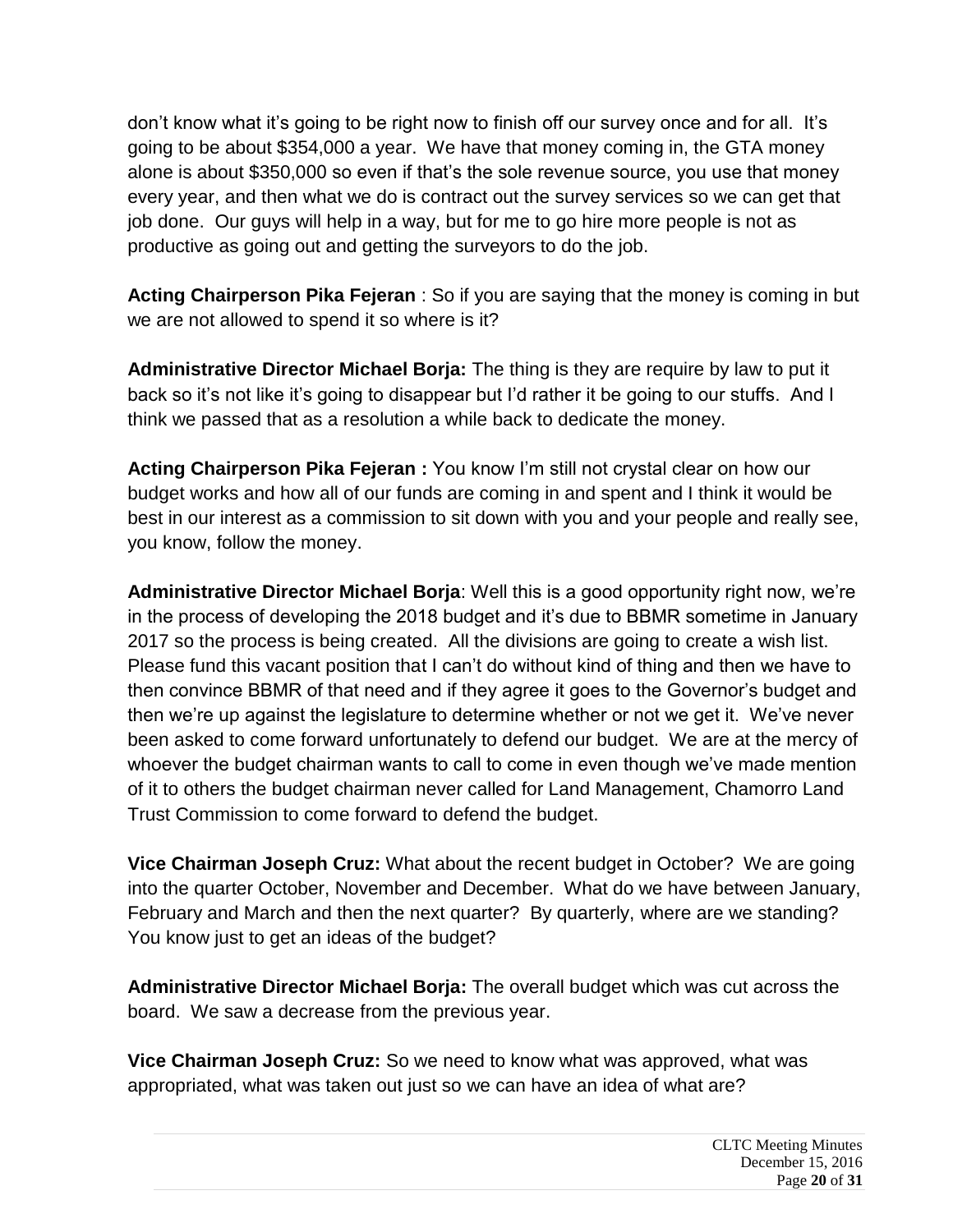**Administrative Director Michael Borja:** I probably provide you a copy of the 2017 budget. It's a single page just showing how much money we get but it's a decrease I think we lost (we don't have a large budget it's about \$4.5 million) but they \$400,000 out, that's 10%. And what it resulted is that any vacancy we had because people had moved on to other jobs or retired or something, we couldn't fill.

**Vice Chairman Joseph Cruz**: Now the funding that done by Senator Ada for GPA connection if other clients are coming in and start requesting for us to entertain those kind of setting. What are we looking at to (paused?

**Administrative Director Michael Borja:** That came out in the survey/infrastructure fund. The only money currently in the survey/infrastructure is coming from the land for the landless payments. Land for the landless and the Chamorro Land Trust have nothing to do with each other however. Land Management had to clean up the delinquent account out of the land for the land less and we paid for the balance of the land purchases and the money had to be designated to go into the Chamorro Land Trust infrastructure/survey fund. That's where that money went and I think there was about \$120,000 in there and he took \$30,000 out. He took one fourth of that money out. That's the reason why I objected to it at the time just because it's not fair.

**Vice Chairman Joseph Cruz**: That being said it's like they handed us to entertain. It's our funding that was used. So what's stopping our tenant to coming in asking us the way they. . . are we ready to entertain those clients or?

**Administrative Director Michael Borja**: We can't, we cannot approve any of that because we can't touch our money unless it's appropriate for the purpose. The legislature has to appropriate that money for that purpose.

**Vice Chairman Joseph Cruz:** In the event something comes up, is the agency ready to say okay we can apply this kind of funding provided we have a criteria to say a subdivision A, subdivision B has a more priority to use whatever funding is available from the Chamorro Land Trust?

**Acting Chairperson Pika Fejeran :** No, there's nothing. But what you are kind of getting at is the spending plan? I think we would like to see a spending plan because all of this money (paused).

**Administrative Director Michael Borja:** Like to put in the power polls? The infrastructure. I'm not even touching the infrastructure yet. There's no way we can touch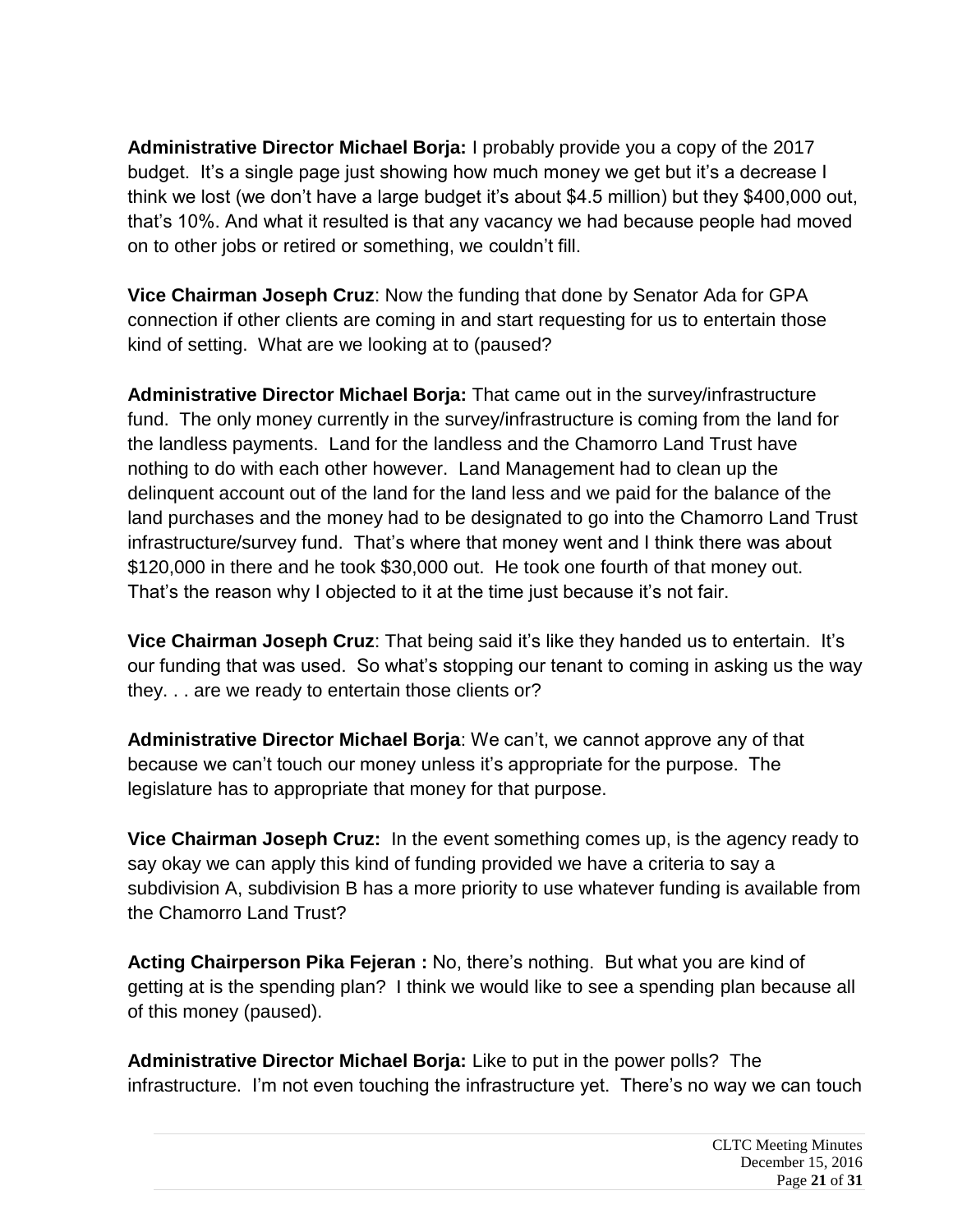infrastructure. You need to have like in the neighbor of a \$15,000,000 start to get on something like that because, you know, \$30,000 for five power polls for one customer when this plan we're trying to do up in the affordable subdivision in Yigo. One house will probably cost \$20,000 - \$30,000 and they got water, power, sewer, road and telecommunications. Right! A paved road. And so which is more economical? And that's what we need to get at. Right now, the baby steps are get the survey done if we can get . . . my recommendation is let's move forward, we've already done the public hearing on Oka Point before any more properties are taken out and authorized us to go forward and try to get a commercial lease for the remainder of the property of the Oka Point and then there will be a process involved in all of that anyway. That's the kind of income that comes in. Let's just say we get \$5,000,000 a year on rental, just \$5,000,000; ten years is that's going to be \$50,000,000 right; twenty years that's going to be \$100,000,000 so what if I had \$100,000,000 coming in a twenty year period. I can go to the bank and get a loan for say \$85,000,000 now that \$85,000,000 I can do a massive project and get a lot more done and it will be much more efficient to do it. So that's the kind of thing that you know, my suggestion is to look in those kind of terms. Right now I had to take small steps and just let's get the land settled, survey it so it's easier to give out to people, survey it so that we got the land registration done on unregistered properties. We got the whole communities, like I said, living on an unregistered land. If the water gets disconnected they don't have a survey map, they don't really have any true legal authority to be on that land but they are there. I'm not going to kick them off. But we have to be able to respond to any issues that arise in that neighborhood if that person. . . Let's just say the person dies and it goes to the beneficiary, now there's a new name change in the bill and the person is going to say, "Well show me the paper".

**Vice Chairman Joseph Cruz**: (inaudible) another lot being created to duplicate what they did to the Gumataotao. They do a law using our own money?

Administrative Director Michael Borja: That's the reason why I'm saying let's get our money appropriated ourselves for the big picture things and so that we're not having someone reaching in the pot and grabbing handfuls for the pet project.

**Vice Chairman Joseph Cruz:** Maybe we do the priority first thinking the whatever funding we have available now is a good (paused)..

Administrative Director Michael Borja: Frankly, Commissioners, you know GWA hasn't paid us the half million yet and they are itching to give us the money. They've already for it for a long time. I just want to hold off on it until we are ready to ask to use it.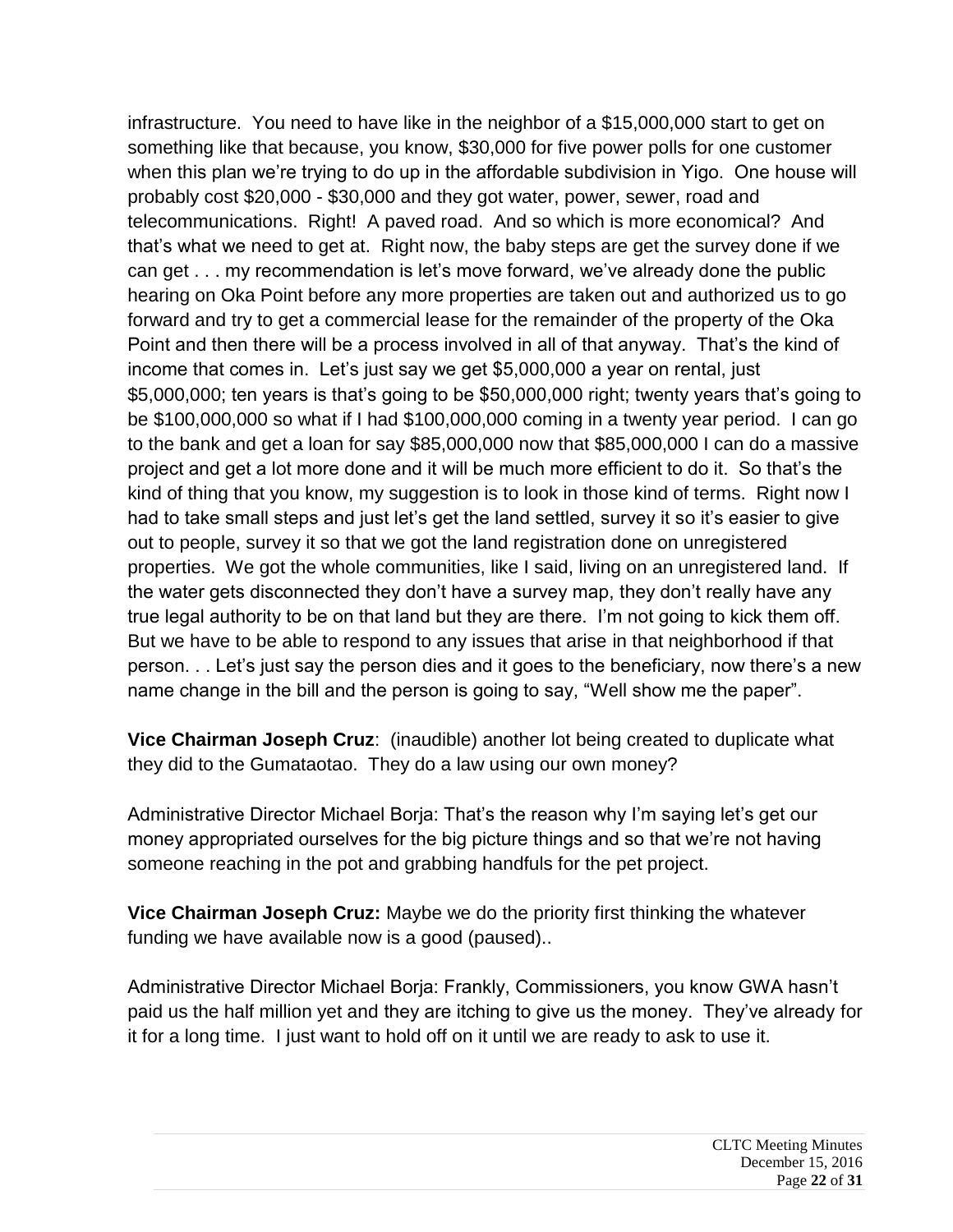**Acting Chairperson Pika Fejeran :** I think if we can put together, you know, for me I want to get the big picture right, because I know operations, the operations of the department. We're getting income to pay for operations right but then we're also going to be getting all these additional income from GWA when they pay, when they sell properties.

**Administrative Director Michael Borja:** But those are one-time payment, it's not a continuous. It's a one-time thing so once you spend it its gone.

**Acting Chairperson Pika Fejeran** : Right, but the money is going to be there so I'm going to want to. . . if I were up sitting in the legislature I want to see that we know what we're going to do with that money.

**Administrative Director Michael Borja**: Exactly, that's my point that's why I'm saying if I have the \$300,000 coming in, in three weeks from GTA and the \$500,000 from Guam Waterworks, that's \$800,000 grand, then we get the appropriation for the \$800,000 grand for the surveying of the properties that would last for over a course of two years.

**Acting Chairperson Pika Fejeran** : And that will cover all the properties

**Administrative Director Michael Borja**: Well for two years. It may not cover them all. **Acting Chairperson Pika Fejeran** : So how are we going to prioritize, how are we going to. . . I know it's all in your brain, but I want to know what your plan is.

**Vice Chairman Joseph Cruz:** Do we have a long range plan, or short range to apply this budget or the money that is available that . . . if we can have a listing of a long ranges and short ranges. Let's discuss that and implement it.

**Administrative Director Michael Borja**: Well the way I want to look at it is okay the short range to me is let's get the survey done; long range let's get the infrastructure done. And the long range is going to require a whole lot of money. . . well, even if it took us three years to get the surveying done; after that now this money is going to start building again because we're not spending it and let's say after three years with just GTA there's a \$1,000,000 right. If you spend \$300,000 in infrastructure you're not going very far. It's going to be a street and maybe some power poles, not even waste water. But you know at least by that point we would also now had, let's say Oka Point, let's say if we were able to lease that if we finally found something to be used in there we could start having an income source for that. As you can see it takes us awhile to go through an RFP process so even if I started the RFP process today I wouldn't think it's going to be concluded probably until the end of the year. And that if we find anyone that has an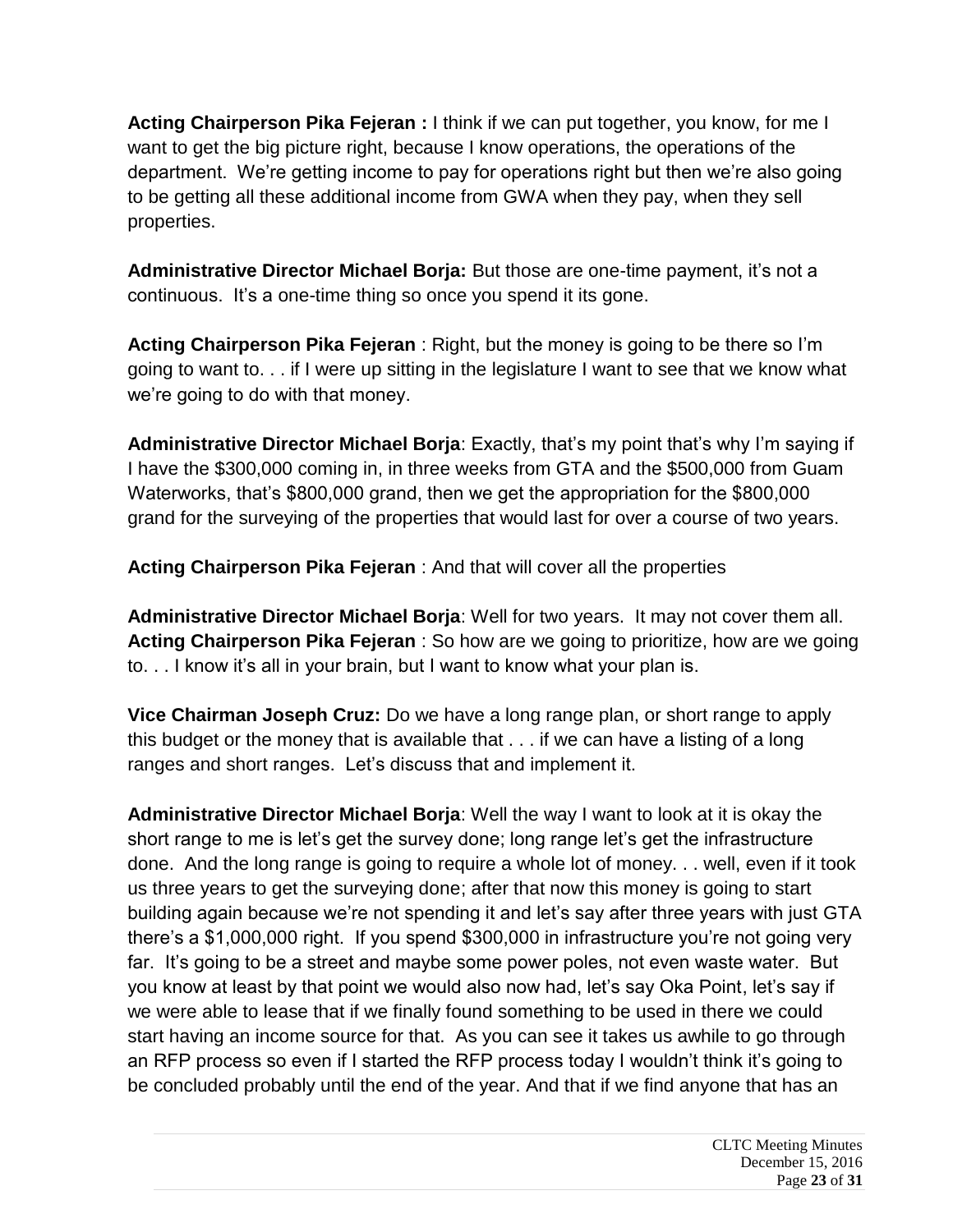interest. I mean if we got three people that are interested and none of them fit the bill we could reject this RFP and start over again because we don't like what the prospects are.

**Chairman Pascual Sablan**: Mr. Director, the income from the golf course are you using that income for the operations?

**Administrative Director Michael Borja**: Yea, it's going to the operations. Chamorro Land Trust does not get general funds.

**Chairman Pascual Sablan:** Maybe these anticipated revenue from the sale of the GTA and the GWA once we know that we can start allocating that this would go through this survey and this, because most of the land out there, and I stand to be corrected, but you have a lot of plot already prepared.

**Administrative Director Michael Borja:** Yes, exactly so we've done all the project, we've done all the master plans so I've already instructed the survey division to prioritize which ones we should go at first and determine where (paused).

**Vice Chairman Joseph Cruz:** You have a long range plans you can apply it to land registration mapping and if you have a short range plan apply it to a subdivision based on the criteria of what we have.

**Administrative Director Michael Borja:** Because the goal in the survey would be let's get the land registration surveys done.

**Vice Chairman Joseph Cruz**: where is the biggest problem at, the registration which is a raw land that we won't get a title on or a two hundred acres of lot that has so many encroachment of tenants so our problem is going to be there because we cannot facilitate our collection for building a lot and we're building a house to collect (inaudible).

**Administrative Director Michael Borja**: Well the place up in Yigo where there's a full neighborhood of unregistered lot, to me that's high priority. The unregistered land that nobody is barking about in the middle of the hills of Inarajan, that's kind of a lower priority. We'll get to that eventually but unless somebody's disputing it with us we can get to that later but there's other higher ones that we need to get at. There's a few other places that we got going on with the private property owners who are disputing certain areas. We want to get those things done too. But what we are looking at is not just using one surveyor but we go out with RFP and get at least two and we can evaluate them on their performance.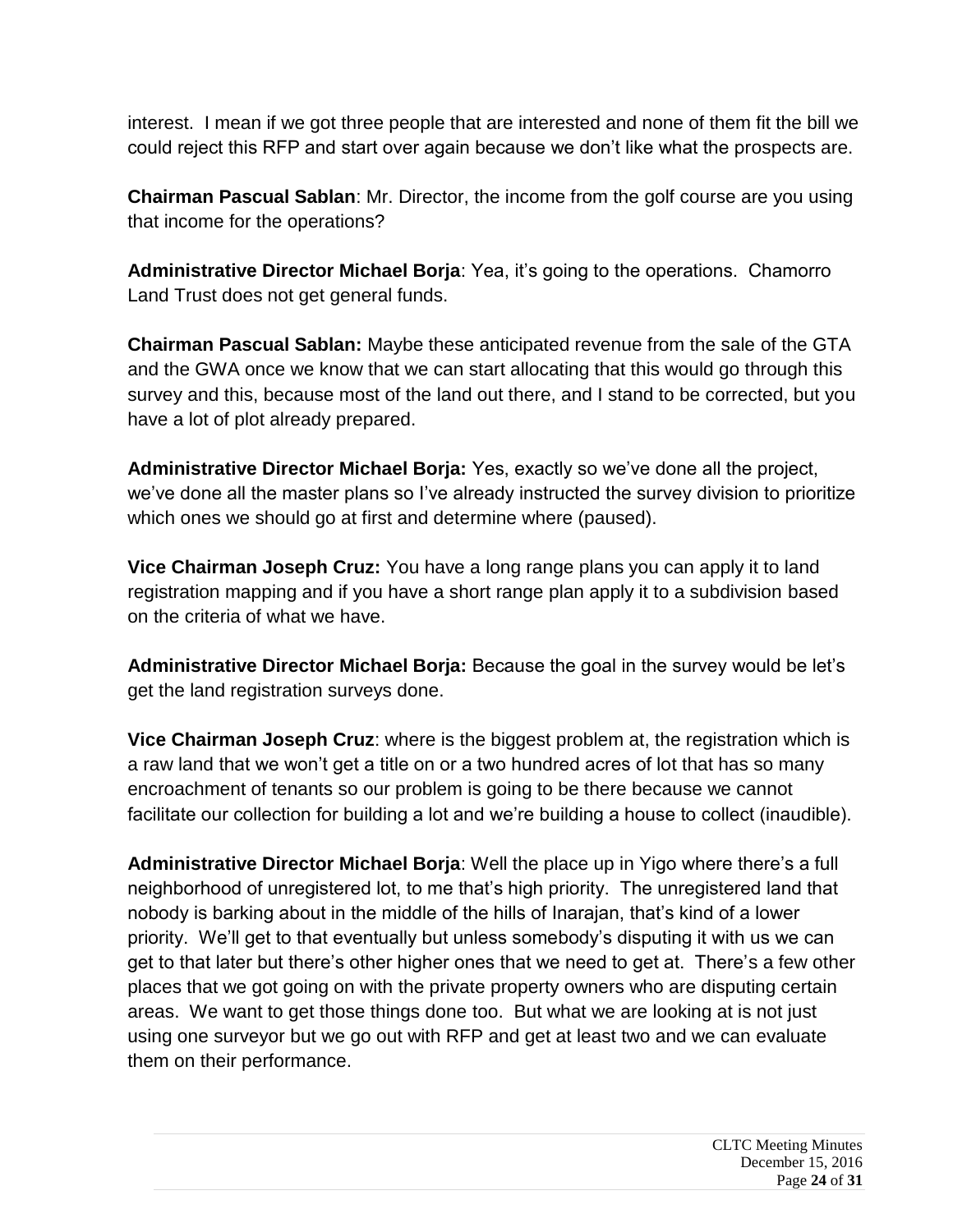**Commissioner Amanda Santos:** What about John Blas issue out to people?

**Administrative Director Michael Borja:** That's what I'm talking about, that's still an unregistered land in Yigo that we (inaudible).

**Acting Chairperson Pika Fejeran** : Okay, let's wrap it up for this revenue priority. So it's sounds like the director we're asking you for a report of the anticipated revenue and the plan for that anticipated revenue. Then also that we, as a commission, would like to understand the operation side of our budget, how that works, where the money is spent, what those positions are.

**Chairman Pascual Sablan:** We need a master plan because if we know already that's there, the revenue, we can open that master plan and say do this, do that.

**Administrative Director Michael Borja**: Well our master plans are pretty much done. We have about 85 different master plans that we did throughout the island (in a lot of our properties) to accommodate the need for Rev and Tax to know the property number and the person who is on there and the size, and all the necessary information to be taxed. So these guys are already taxed based on our master plans. So we just give those master plans to the surveyors and say do it. That's what we want you to do.

**Chairman Pascual Sablan:** Another thing before we go further please we need to do something because we need to transmit it to the legislature and I think this is the best time about we need to (inaudible) our properties that we have identified as commercial. Look again, you see the paper that the property we have across JFK there's a Chamorro Land Trust there that they going to give it to the...

**Administrative Director Michael Borja:** No they are not going to give it to the DISID. It will always remain with the Chamorro Land Trust. The percentage will come to us.

**Chairman Pascual Sablan:** Why percentage?

**Administrative Director Michael Borja**: Well if you use the whole lot if this is that whole property there and you're is that part and yours is only 20% of the total, if they made a million dollars you get \$200,000 of it.

**Chairman Pascual Sablan:** That is my understanding in the paper that on our property we going to get only like half of it.

### **Administrative Director Michael Borja**: No.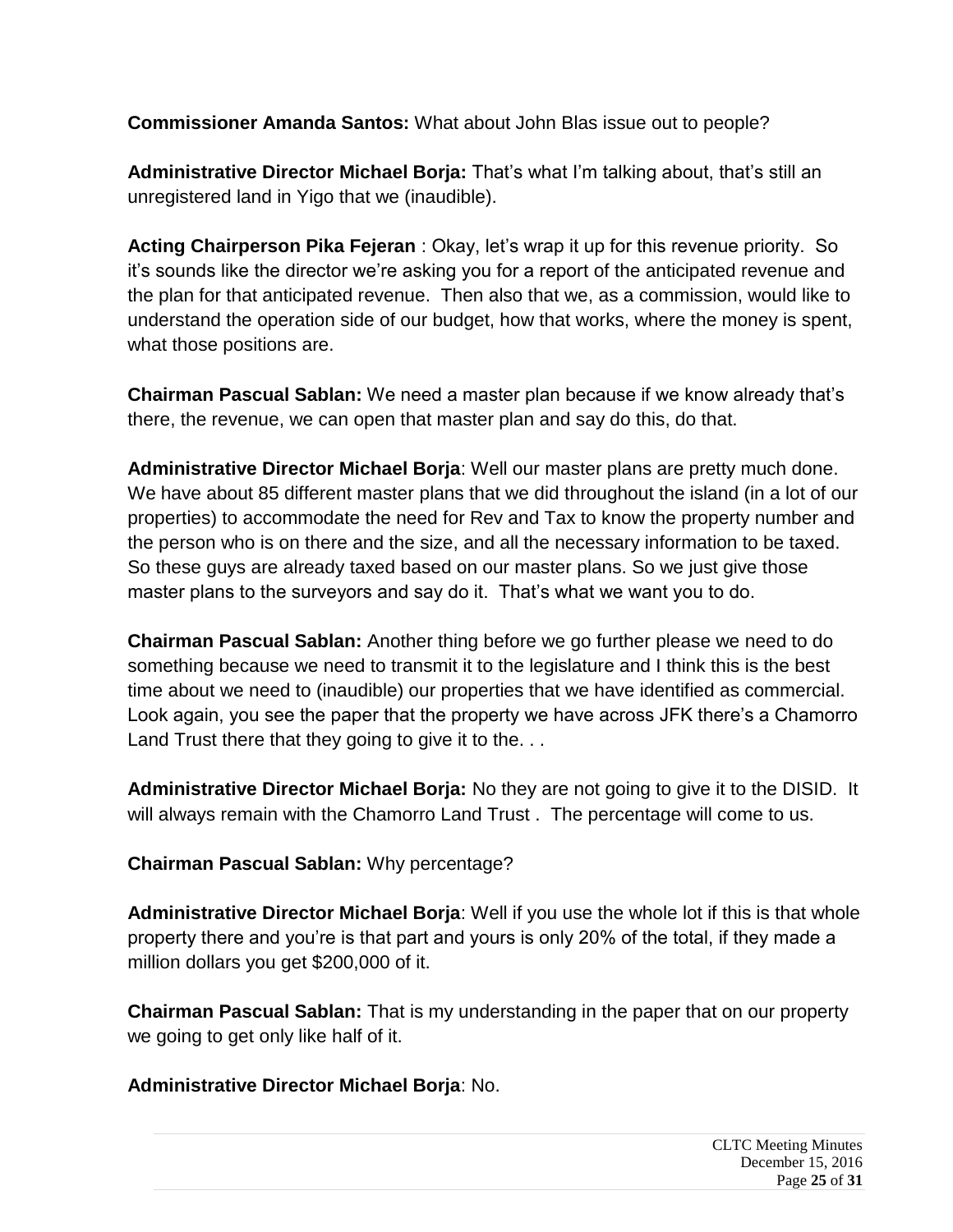**Acting Chairperson Pika Fejeran** : So before the next commission meeting which will be in January, is that right? Can we maybe have a working session?

**Administrative Director Michael Borja**: Let's do that. What I recommend, Madam Chair, if you don't mind maybe we can have just a subcommittee and if you and I want to sit down and whoever else what's to be part of the subcommittee we can work on this thing and come up with the (inaudible) that we can present with everyone before the next meeting and be able to sit down and talk about it.

**Acting Chairperson Pika Fejeran :** I volunteer for the subcommittee. Are we okay with the subcommittee? We will open it up and whoever want to show. Maybe the second week of January, would that work?

**Administrative Director Michael Borja:** Okay.

**Acting Chairperson Pika Fejeran** : I think we can go on probably getting the handle of how the money works, and the department can help inform on the next priorities but there are a couple of pending things that I wanted to bring up and kind of get us ahead of the curve. One of them is the *Hatdin Hamit* Chamorro.

**Administrative Director Michael Borja:** That's a good one to bring up. I just wanted you guys to know I've invited Zita Pangelinan and several Senators I just need to reconfirm with them to go out to the site visit tomorrow at 1:00. And if you guys are interested we will take you all out there. We do need to sit down with this because of this law we have to create a process for determining the use, and who can use this area and *Hatsan Foundation* is supposed to be a major player in that prospect and Chamorro Land Trust will be the controller of the property but not the. . .(paused).

**Commissioner Amanda Santos:** You're going to make them lease the property?

**Administrative Director Michael Borja:** Well that's what we have to determine. And then what I wanted to show these Senators, I invited Speaker Won Pat, Senator Barnes and Senator Ada. Speaker Won Pat has been a big push behind the lot of the *Amot*  process and she was one of the sponsor and so is Senator Barnes and they are both outgoing so I just want to kind of let them know. Senator Ada was the prime sponsor of the bill as well so I'm just waiting to hear from them on whether they want to go.

**Acting Chairperson Pika Fejeran :** Another one is the GEDA MOU, I know we were revising it.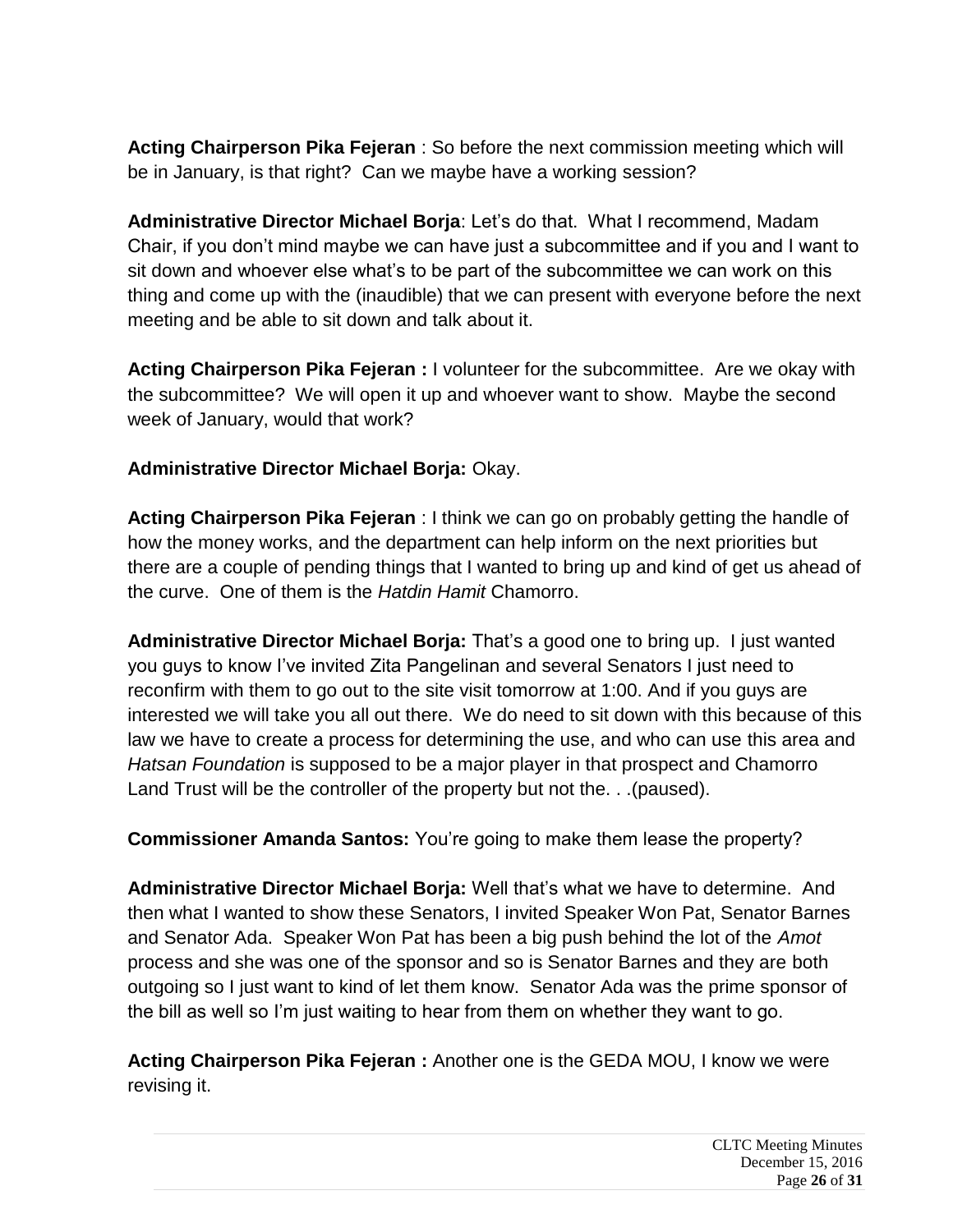**Administrative Director Michael Borja:** Yea, I have not spoken to the GEDA folks to move on that. We were doing the same thing with them on the Ancestral Land Commission I think we were going to try and do what we can to manage our own properties and we probably do the same with them and just use them for the RFP as needed and we'll pay them for that.

**Acting Chairperson Pika Fejeran :** I know we're not moving forward on the properties that were approved for commercial lease (inaudible) to the legislature. That's kind of where everything stopped?

**Administrative Director Michael Borja:** We did three.

**Acting Chairperson Pika Fejeran** : We haven't gone further.

**Administrative Director Michael Borja:** We can take the other properties that were that went through the public hearing process. . .

**Acting Chairperson Pika Fejeran** : I'm talking about the three.

**Administrative Director Michael Borja**: No, we haven't gone beyond anything. That's what I'm saying.

**Acting Chairperson Pika Fejeran :** And that's what we're waiting for GEDA MOU?

**Administrative Director Michael Borja**: Not necessarily, no. We don't have to like, for example, the property to be used for the subdivision that's going to be a project that we do an RFI and then the RFP but yes the one in Upper Tumon we can probably work one on one with GEDA to start on that one. The other one in Yigo we can't do anything there until the end of February because the people who are currently on there we told them to get out it's the International Bridge Company (IBC) and they agreed to move they just want until February to do so. So we did a site inspection yesterday and they pretty much, I think they moved some stuff out, but they definitely, completely organized the place to be processed out.

**Acting Chairperson Pika Fejeran :** Just circling back to the commercial properties that we can actually look forward maybe we can put that on the agenda item for next time once we wrap our hands the revenue and funding we can move forward.

**Chairman Pascual Sablan:** Do we need to do that to be in the agenda?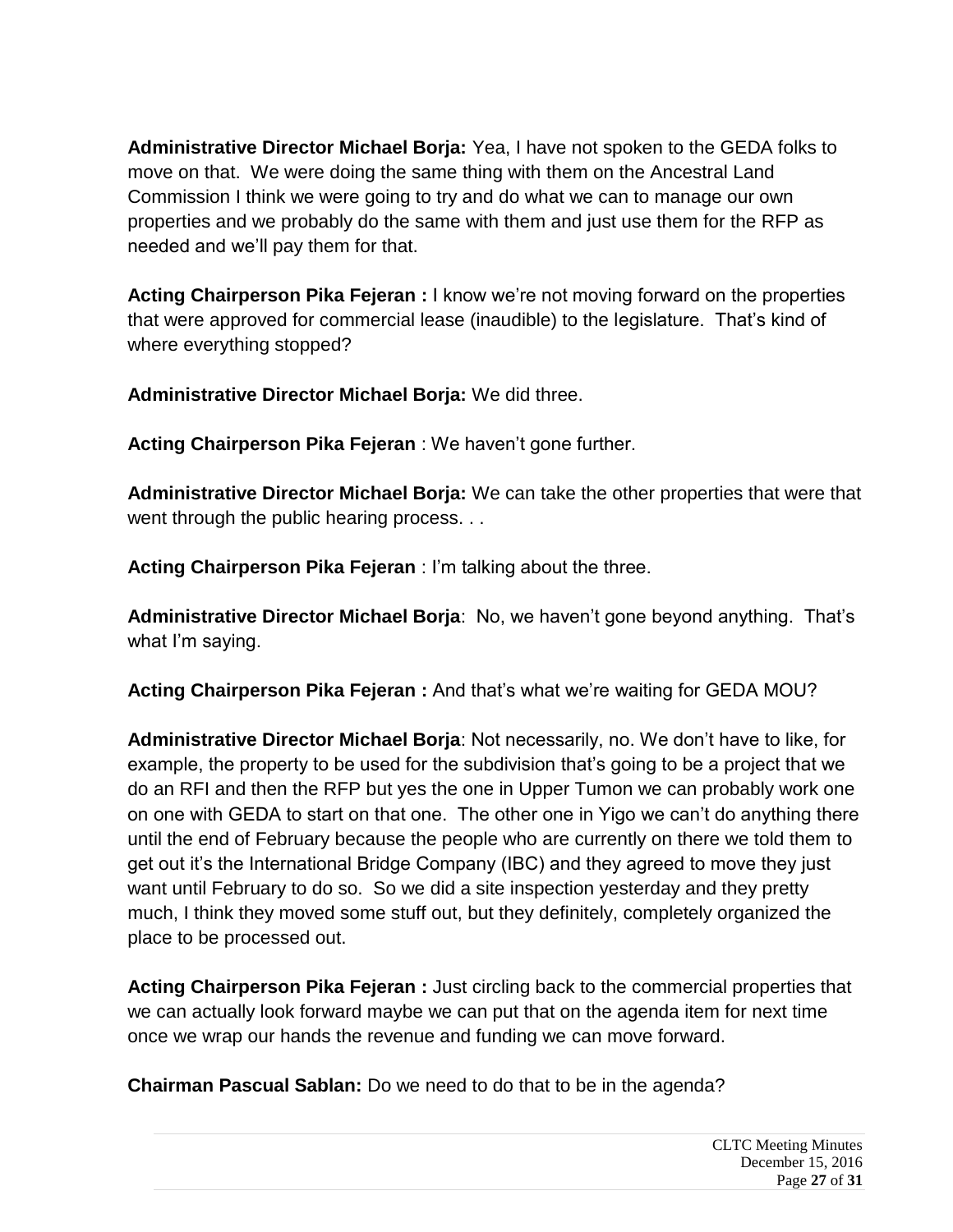**Administrative Director Michael Borja:** To approve the rest of those properties. Yes.

**Acting Chairperson Pika Fejeran :** I'm sorry I'm not talking about the rest of the properties I'm talking about the three that have already been through the whole process and is waiting for us to issue RFP. Those are the three I'm talking about and I would like on the agenda items so we can discuss what the RFP would include.

**Administrative Director Michael Borja**: there's eleven properties and we decided on the three. That's eleven minus the Lajuna and we decided on three so there eight remaining.

**Acting Chairperson Pika Fejeran** : Okay, let's put it in the agenda. We have to put it in the agenda and send it to the legislature.

**Vice Chairman Joseph Cruz**: Make a motion.

**Chairman Pascual Sablan**: I make a motion to go over all those to transfer because I believe that once we transfer that to the legislature whether they act or not (inaudible).

**Acting Chairperson Pika Fejeran** : The last pending that I have is the *Sagan Kotturan Chamoru* we gave them the right of entry until the end of January.

**Administrative Director Michael Borja:** Right, so the deal there is that there are twelve bills that dealt with Land Management, ten of them made it and they probably all going to become public law. The way the Sagan *Kotturan* bill reads is that it designates the same parcel of property for this cultural center known as Sagan *Kotturan* but it leaves to the Chamorro Land Trust Commission the process of determining who can be in there and I'm happy they did that. It didn't set any specific organization. There is already rules and regulations governing the use of cultural center lands that's how we are managing the lands that are used as cultural centers in Dededo behind Wettengale. The Koreans are over there. The Palauans are back there and that was the lands they designated for cultural centers and there's rules and regs that tells you how much you got to pay for rent per year. So it's already established. My suggestion is we just follow the same rules and regs. Why come up with something different. You can't discriminate it like that.

**Acting Chairperson Pika Fejeran :** Can I get a copy of that. I guess in January can that be an agenda item so we can look at what the rules are and if that's the way forward.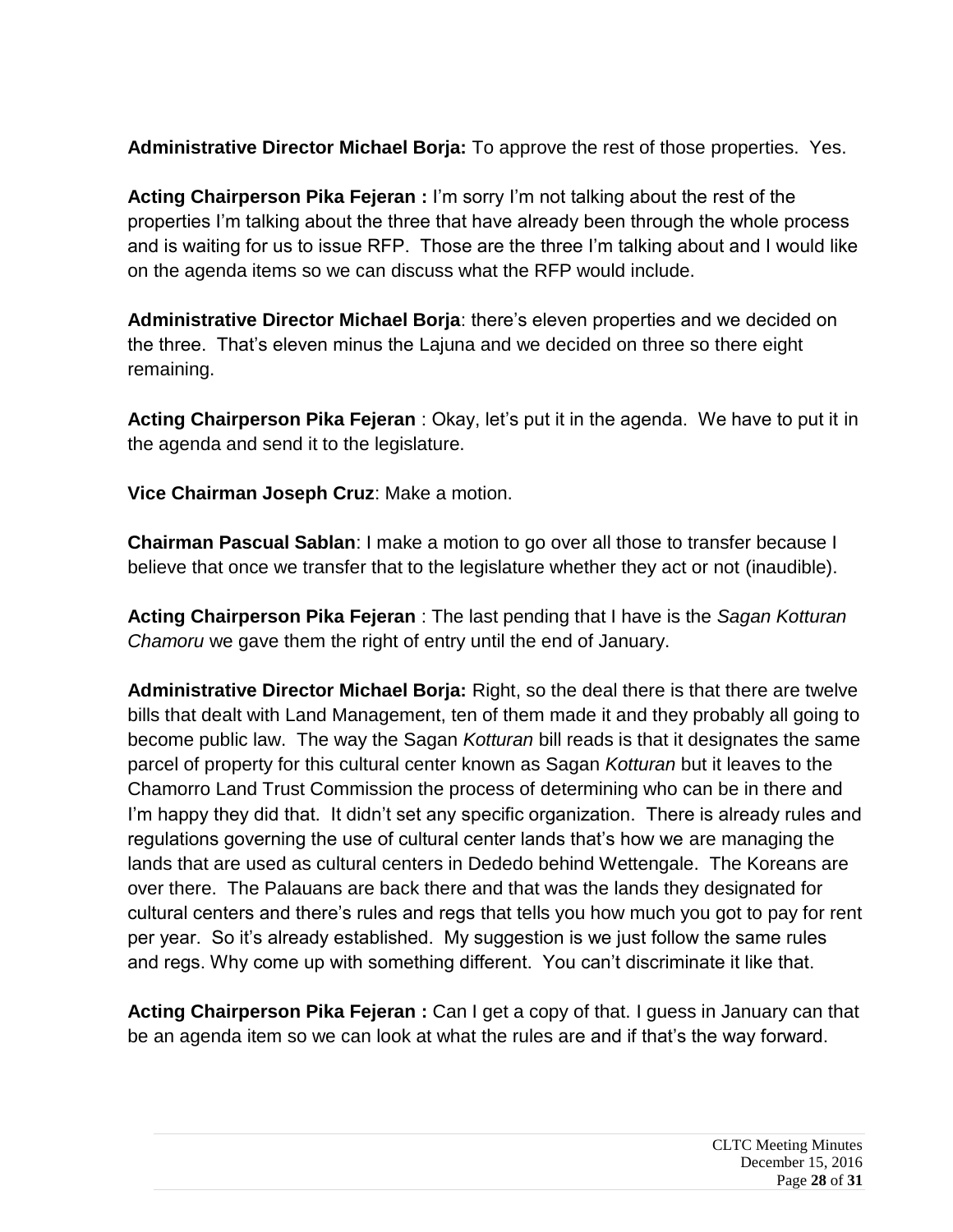**Administrative Director Michael Borja:** Sure, like I said it's not public law yet that I know of but once we know it's the public law we can definitely move on. I discussed with my stuff all the bills and determine what recommendation I should give to the governor with the fact almost all the senators was a sponsor for every one of those bills there's no chance of it to be vetoed.

**Acting Chairperson Pika Fejeran :** I think that kind of brings us to the end of the Chamorro Land Trust strategic plan discussions. We pick up next week on the item and working session to occur between that time. Any other comments? Questions? Okay let's move up to the Director's Report.

# **VII. DIRECTOR'S REPORT**

**Administrative Director Michael Borja**: The only thing I wanted to talk to you about was this issue with the OPA's report and there's really not much more that's coming around. The other bill is the Chamorro Shrine and that's also used the property up in the Ypao Point. It only said that it has to be something no more than five acres and not less than two acres and it had to be contiguous with the *Sagan Kotturan*. And it has to be an access easement. So I got an ideas how I think we can do it and we'll try to play with that and go with it. Now there's supposed to be DPR is supposed to come up with the plan within 180 days and I don't think the plan is going to say anything about. . .we're going to tell them how much land they can play with. However, they have some land at Two Lovers Point and I'm going to pursue to get some of that land from DPR in exchange for this property that they took away from us to use.

**Acting Chairperson Pika Fejeran**: Okay thank you Director. Next item. Commissioners' Comment, any comments?

**Commissioner Amanda Santos**: How about this illegal squatters when are we going to touch base on it?

**Administrative Director Michael Borja**: Well that's one of our compliance and audit things. We want to. . .(paused).

**Commissioner Amanda Santos**: Getting money from the Land Trust land, sublease, Chamorro Land Trust land.

**Acting Chairperson Pika Fejeran**: You know, that's another priority, compliance and enforcement are very. . .(paused).